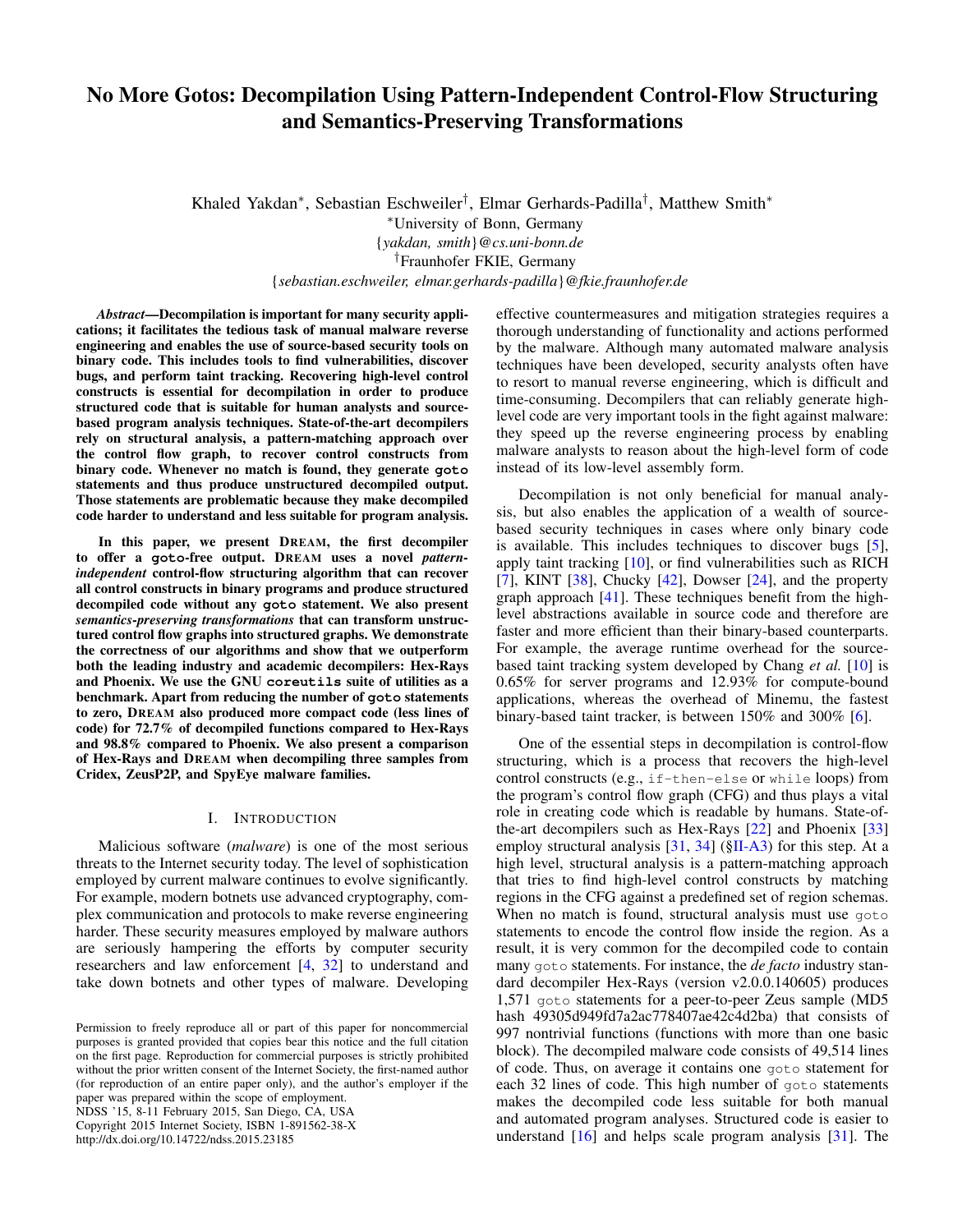research community has developed several enhancements to structural analysis to recover control-flow abstractions. One of the most recent and advanced academic tools is the Phoenix decompiler [\[33\]](#page-14-11). The focus of Phoenix and this line of research in general is on correctly recovering more control structure and reducing the number of goto statements in the decompiled code. While significant advances are being made, whenever no pattern match is found, goto statements must be used and this is hampering the time-critical analysis of malware. This motivated us to develop a new control-flow structuring algorithm that relies on the semantics of high-level control constructs rather than the shape of the corresponding flow graphs.

In this paper, we overcome the limitations of structural analysis and improve the state of the art by presenting a novel approach to control-flow structuring that is able to recover *all* high-level control constructs and produce structured code without a single goto statement. To the best of our knowledge, this is the first control-flow structuring algorithm to offer a completely goto-free output. The key intuition behind our approach is based on two observations: (1) high-level control constructs have a single entry point and a single successor point, and (2) the type and nesting of high-level control constructs are reflected by the logical conditions that determine when CFG nodes are reached. Given the above intuition, we propose a technique, called *pattern-independent* control flow structuring, that can structure any region satisfying the above criteria without any assumptions regarding its shape. In case of cyclic regions with multiple entries or multiple successors, we propose *semantics-preserving* transformations to transform those regions into semantically equivalent singleentry single-successor regions that can be structured by our pattern-independent approach.

We have implemented our algorithm in a decompiler called DREAM (Decompiler for Reverse Engineering and Analysis of Malware). Based on the implementation, we measure our results with respect to correctness and compare DREAM to two state-of-the-art decompilers: Phoenix and Hex-Rays.

In summary, we make the following contributions:

- We present a novel *pattern-independent* control-flow structuring algorithm to recover *all* high-level control structures from binary programs without using any goto statements. Our algorithm can structure arbitrary control flow graphs without relying on a predefined set of *region schemas* or patterns.
- We present new *semantics-preserving graph restructuring* techniques that transform unstructured CFGs into a semantically equivalent form that can be structured without goto statements.
- We implement DREAM, a decompiler containing both the *pattern-independent* control-flow structuring algorithm and the *semantics-preserving graph restructuring* techniques.
- We demonstrate the correctness of our control-flow structuring algorithm using the joern C/C++ code parser and the GNU coreutils.
- We evaluate DREAM against the Hex-Rays and Phoenix decompilers based on the coreutils benchmark.

<span id="page-1-1"></span>

Fig. 2: Example of structural analysis.

• We use DREAM to decompile three malware samples from Cridex, ZeusP2P and SpyEye and compare the results with Hex-Rays.

## II. BACKGROUND & PROBLEM DEFINITION

In this section, we introduce necessary background concepts, define the problem of control-flow structuring and present our running example.

#### *A. Background*

We start by briefly discussing two classic representations of code used throughout the paper and provide a high-level overview of structural analysis. As a simple example illustrating the different representations, we consider the code sample shown in Figure [1a.](#page-2-0)

*1) Abstract Syntax Tree (AST):* Abstract syntax trees are ordered trees that represent the hierarchical syntactic structure of source code. In this tree, each interior node represents an *operator* (e.g., additions, assignments, or if statements). Each child of the node represents an *operand* of the operator (e.g., constants, identifiers, or nested operators). ASTs encode how statements and expressions are nested to produce a program. As an example, consider Figure [1b](#page-2-0) showing an abstract syntax tree for the code sample given in Figure [1a.](#page-2-0)

*2) Control Flow Graph (CFG):* A control flow graph of a program P is a directed graph  $G = (N, E, n_h)$ . Each node  $n \in N$  represents a basic block, a sequence of statements that can be entered only at the beginning and exited only at the end. Header node  $n_h \in N$  is P's entry. An edge  $e = (n_s, n_t) \in E$  represents a possible control transfer from  $n_s \in N$  to  $n_t \in N$ . A tag is assigned to each edge to represent the logical predicate that must be satisfied so that control is transferred along the edge. We distinguish between two types of nodes: *code nodes* represent basic blocks containing program statements executed as a unit, and *condition nodes* represent testing a condition based on which a control transfer is made. We also keep a mapping of tags to the corresponding logical expressions. Figure [1c](#page-2-0) shows the CFG for the code sample given in Figure [1a.](#page-2-0)

<span id="page-1-0"></span>*3) Structural Analysis:* At a high level, the traditional approach of structural analysis relies on a predefined set of *patterns* or *region schemas* that describe the shape of highlevel control structures (e.g., while loop, if-then-else construct). The algorithm iteratively visits all nodes of the CFG in post-order and locally compares subgraphs to its predefined patterns. When a match is found, the corresponding region is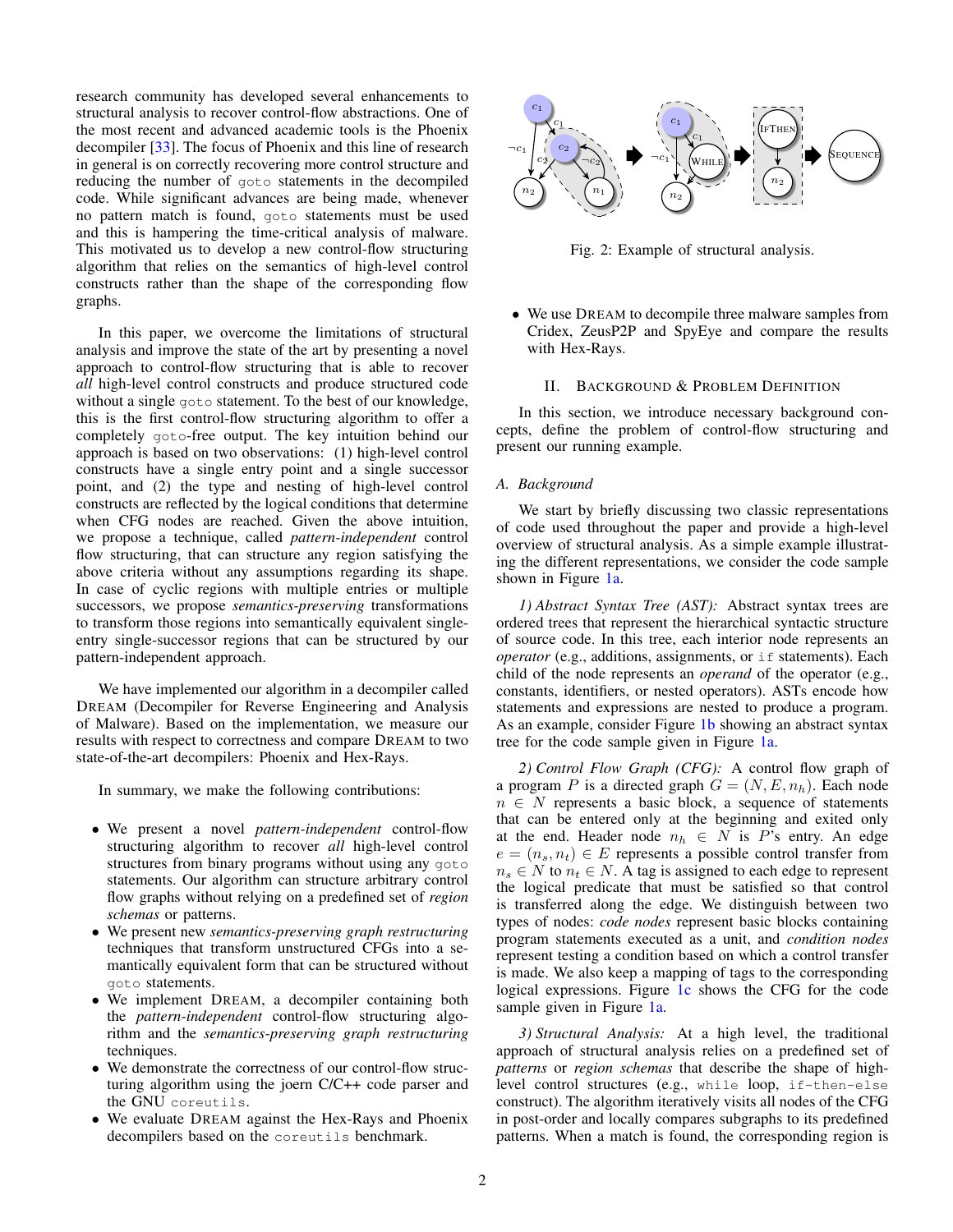<span id="page-2-0"></span>

Fig. 1: Code representations.

collapsed to one node of corresponding type. If no match is found, goto statements are inserted to represent the control flow. In the literature, acyclic and cyclic subgraphs for which no match is found are called *proper* and *improper intervals,* respectively. For instance, Figure [2](#page-1-1) shows the progression of structural analysis on a simple example from left to right. In the initial (leftmost) graph nodes  $n_1$  and  $c_2$  match the shape of a while loop. Therefore, the region is collapsed into one node that is labeled as a while region. The new node is then reduced with node  $c_1$  into an if-then region and finally the resulting graph is reduced to a sequence. This series of reductions are used to represent the control flow as **if**  $(c_1)$  {**while**  $(\neg c_2)$  { $n_1$ } };  $n_2$ 

#### <span id="page-2-2"></span>*B. Problem Definition*

Given a program P in CFG form, the problem of *controlflow structuring* is to recover high-level, structured control constructs such as loops, if-then and switch constructs from the graph representation. An algorithm that solves the controlflow structuring problem is a program transformation function  $f_P$  that returns, for a program's control flow graph  $P_{CFG}$ , a semantically equivalent abstract syntax tree P*AST*. Whenever  $f_P$  cannot find a high-level structured control construct it will resort to using goto statements. In the context of this paper, we denote code that does not use goto statements as structured code. The control-flow of  $P$  can be represented in several ways, i.e., several correct ASTs may exist. In its general form structural analysis can and usually does contain goto statements to represent the control flow. Our goal is to achieve fully structured code, i.e., code without any goto. For this, we restrict the solution space to *structured solutions*. That is, all nodes  $n \in P_{AST}$  representing control constructs must belong to the set of structured constructs shown in Table [I.](#page-2-1) The table does not contain for loops since these are not needed at this stage of the process. for loops are recovered during our poststructuring optimization step to enhance readability ([§VI\)](#page-9-0).

## *C. Running Example*

As an example illustrating a sample control flow graph and running throughout this paper, we consider the CFG shown in Figure [3.](#page-3-0) In this graph, code nodes are denoted by  $n_i$  where i is an integer. Code nodes are represented in white. Condition nodes are represented in blue and labeled with the condition tested at that node. The example contains three regions that we

<span id="page-2-1"></span>TABLE I: AST nodes that represent high-level control constructs

| <b>AST Node</b>                | <b>Description</b>                                                                                                                                                                                                                      |  |  |  |  |
|--------------------------------|-----------------------------------------------------------------------------------------------------------------------------------------------------------------------------------------------------------------------------------------|--|--|--|--|
| $Seq[n_i]^{i\in 1k}$           | <i>Sequence</i> of nodes $[n_1, \ldots, n_k]$ executed in<br>order. Sequences can also be represented as<br>$Seq[n_1,\ldots,n_k].$                                                                                                      |  |  |  |  |
| Cond $[c, n_t, n_f]$           | If construct with a condition c, a true branch $n_t$<br>and a false branch $n_f$ . It may have only one<br>branch.                                                                                                                      |  |  |  |  |
| $Loop [\tau, c, n_b]$          | <i>Loop</i> of type $\tau \in \{\tau_{\text{while}}, \tau_{\text{double}}, \tau_{\text{endless}}\}$<br>with continuation condition c and body $n_b$ .                                                                                   |  |  |  |  |
| Switch $[v, \mathcal{C}, n_d]$ | Switch construct consisting of a variable $v$ , a<br>list of cases $\mathcal{C} = [(V_1, n_1), \ldots, (V_k, n_k)]$ , and<br>a default node $n_d$ . Each case $(V_i, n_i)$ represents<br>a node $n_i$ that is executed when $v \in V_i$ |  |  |  |  |

use to illustrate different parts of our structuring algorithm.  $R_1$ represents a loop that contains a break statement resulting in an exit from the middle of the loop to the successor node.  $R_2$  is a proper interval (also called abnormal selection path). In this region, the subgraph headed at  $b_1$  cannot be structured as an if-then-else region due to an abnormal exit caused by the edge  $(b_2, n_6)$ . Similarly, the subgraph with the head at  $b_2$  cannot be structured as if-then-else region due to an abnormal entry caused by the edge  $(n_4, n_5)$ . Due to this, structural analysis represents at least one edge in this region as a goto statement. The third region,  $R_3$ , represents a loop with an unstructured condition, i.e., it cannot be structured by structural analysis. These three regions where chosen such that the difficulty for traditional structuring algorithms increases from  $R_1$  to  $R_3$ . The right hand side of Figure [5](#page-3-1) shows how the structuring algorithm of Hex-Rays structures this CFG. For comparison, the left hand side shows how the algorithms developed over the course of this paper structure the CFG. As can be seen for the three regions, the traditional approach produces goto statements and thus impacts readability. Even in this toy example a non-negligible amount of work needs to be invested to extract the semantics of region  $R_3$ . In contrast, using our approach, the entire region is represented by a single while loop with a single clear and understandable continuation condition.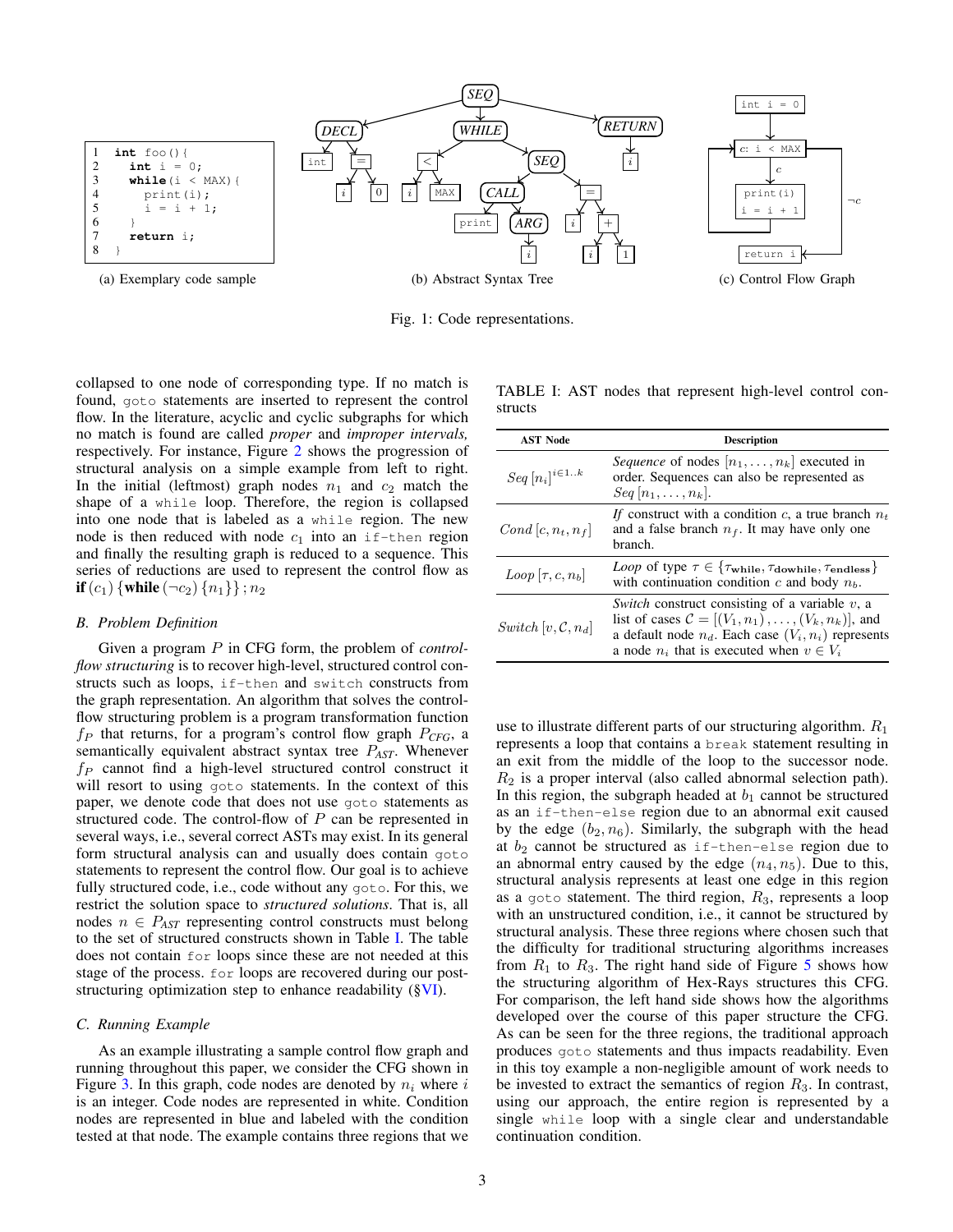<span id="page-3-2"></span>

<span id="page-3-0"></span>Fig. 4: Architecture of our approach. We first compute the abstract syntax tree using pattern-independent structuring and semanticspreserving transformations  $(\mathbf{0})$ . Then, we simplify the computed AST to improve readability  $(\mathbf{0})$ .



Fig. 3: Running example. Sample CFG that contains three regions: a while loop with a break statement  $(R_1)$ , a proper interval  $(R_2)$ , and a loop with unstructured condition  $(R_3)$ .

## III. DREAM OVERVIEW

DREAM consists of several stages. First, the binary file is parsed and the code is disassembled. This stage builds the CFG for all binary functions and transforms the disassembled code into DREAM's intermediate representation (IR). There are several disassemblers and binary analysis frameworks that already implement this step. We use IDA Pro [\[2\]](#page-14-15). Should the binary be obfuscated tools such as  $[27]$  and  $[43]$  can be used to extract the binary code.

The second stage performs several data-flow analyses including constant propagation and dead code elimination. The third stage infers the types of variables. Our implementation relies on the concepts employed by TIE [\[29\]](#page-14-18). The forth and last phase is control-flow structuring that recovers high-level control constructs from the CFG representation. The first three phases rely on existing work and therefore will not be covered in details in this paper. The remainder of this paper focuses on the novel aspects of our research concerning the control-flow structuring algorithm.

<span id="page-3-1"></span>

Fig. 5: Decompiled code generated by DREAM (left) and by Hex-Rays (right). The arrows represent the jumps realized by goto statements.

A high-level overview of our approach is presented in Figure [4.](#page-3-2) It comprises two phases: *control-flow structuring*, and *post-structuring optimizations*. The first phase is our algorithm to recover control-flow abstractions and computes the corresponding AST. Next, we perform several optimization steps to improve readability.

Our control-flow structuring algorithm starts by performing a depth-first traversal (DFS) over the CFG to find *back edges* which identify cyclic regions. Then, it visits nodes in post-order and tries to structure the region headed by the visited node. Structuring a region is done by computing the AST of control flow inside the region and then reduce it into an *abstract* node. Post-order traversal guarantees that all descendants of a given node  $n$  are handled before  $n$  is visited.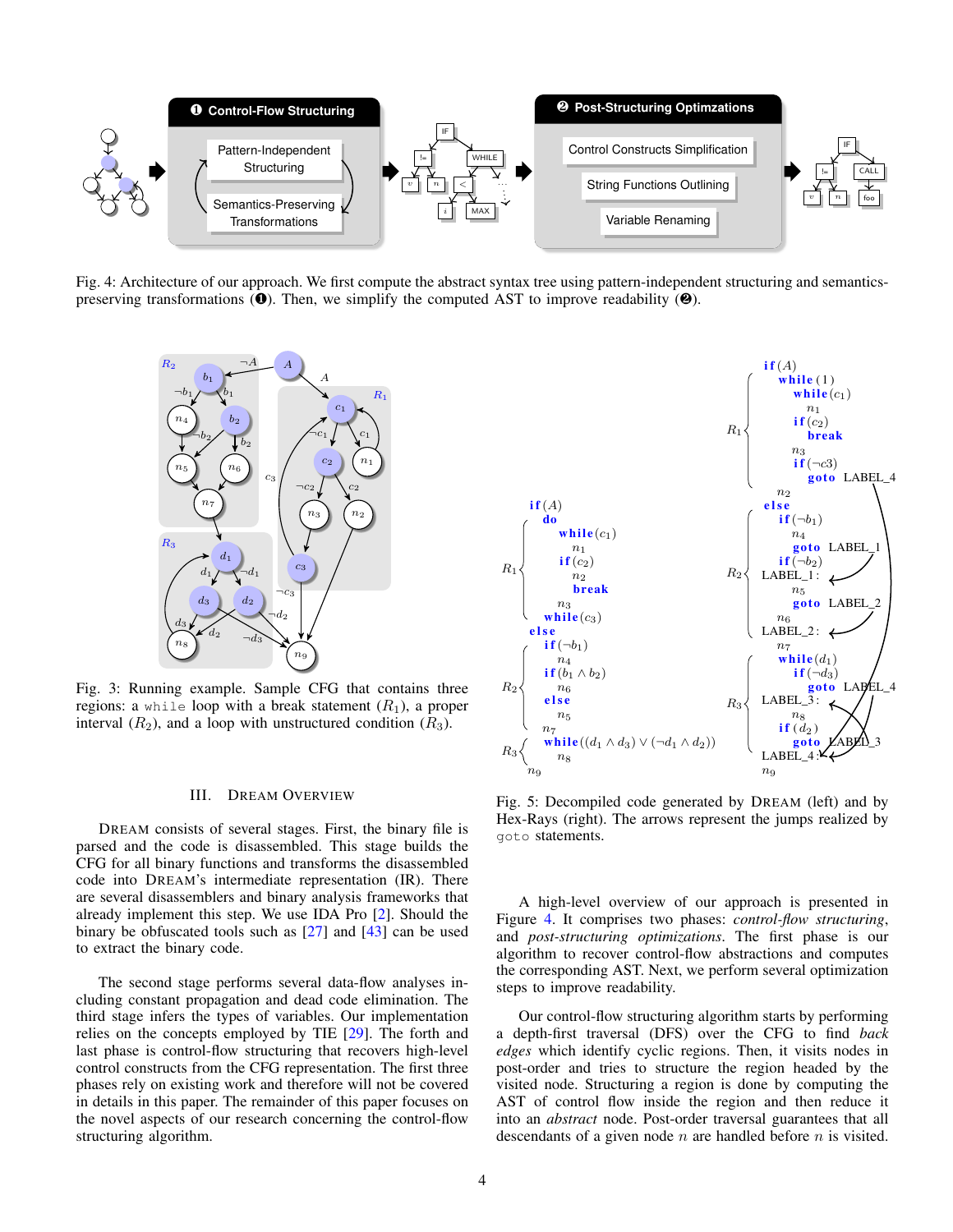When at node *n*, our algorithm proceeds as follows: if *n* is the head of an acyclic region, we compute the set of nodes dominated by  $n$  and structure the corresponding region if it has a single successor ( $\S$ IV-B). If *n* is the head of a cyclic region, we compute loop nodes. If the corresponding region has multiple entry or successor nodes, we transform it into a semantically equivalent graph with a single entry and a single successor  $(\S{V})$  and structure the resulting region  $(\S{IV-C})$ . The last iteration reduces the CFG to a single node with the program's AST.

Pattern-independent structuring. We use this approach to compute the AST of single-entry and single-successor regions in the CFG. The entry node is denoted as the region's header. Our approach to structuring acyclic regions proceeds as follows: first, we compute the lexical order in which code nodes should appear in the decompiled code. Then, for each node we compute the condition that determines when the node is reached from the region's header ([§IV-A\)](#page-4-0), denoted by *reaching condition*. In the second phase, we iteratively group nodes based on their reaching conditions and reachability relations into subsets that can be represented using if or switch constructs. In the case of cyclic regions, our algorithm first represents edges to the successor node by break statements. It then computes the AST of the loop body (acyclic region). In the third phase, the algorithm finds the loop type and condition by first assuming an endless loop and then reasoning about the whole structure. The intuition behind this approach is that any loop can be represented as endless loop with additional break statements. For example, a while loop while  $(c)$  {body; } can be represented by while (1)  $\{ \text{if}(\neg c) \{ \text{break}; \} \text{body}; \}.$ 

Semantics-preserving transformations. We transform cyclic regions with multiple entries or multiple successors into semantically equivalent single-entry single-successor regions. The key idea is to compute the unique condition cond  $(n)$ based on which the region is entered at or exited to a given node  $n$ , and then redirect corresponding edges into a unique header/successor where we add a series of checks that take control flow from the new header/successor to n if cond  $(n)$ is satisfied.

Post-structuring optimizations. After having recovered the control flow structure represented by the computed AST, we perform several optimization steps to improve readability. These optimizations include simplifying control constructs (e.g., transforming certain while loops into for loops), outlining common string functions, and giving meaningful names to variables based on the API calls.

# IV. PATTERN-INDEPENDENT CONTROL-FLOW STRUCTURING

In this section we describe our pattern-independent structuring algorithm to compute the AST of regions with a single entry (h) and single successor node, called region header and region successor. The first step necessary is to find the condition that determines when each node is reached from the header.

<span id="page-4-2"></span>

|                         | <b>Algorithm 1:</b> Graph Slice                  |                 |
|-------------------------|--------------------------------------------------|-----------------|
|                         | <b>Input</b> : Graph $G = (N, E, h)$ ; source    |                 |
|                         | node $n_s$ ; sink node $n_e$                     |                 |
|                         | <b>Output:</b> $S_G(n_s, n_e)$                   | $d_1$           |
|                         | $1 S_G \leftarrow \emptyset$ ;                   |                 |
|                         | 2 dfsStack $\leftarrow \{n_s\};$                 | $d_1$           |
| 3                       | while $E$ has unexplored edges do                | $d_2$<br>$d_3$  |
| $\overline{\mathbf{4}}$ | $e :=$ DFSNextEdge( $G$ );                       |                 |
| 5                       | $n_t := \text{target}(e)$ ;                      | $\neg d_3$      |
| 6                       | <b>if</b> $n_t$ is unvisited <b>then</b>         |                 |
| 7                       | ${\sf dfsStack}$ .push $(n_t)$ ;                 | $n_{9}$         |
| 8                       | if $n_t = n_e$ then                              |                 |
| 9                       | AddPath $(S_G,$ dfsStack)                        | Fig. $6:$       |
| 10                      | end                                              | $S_G(d_1, n_9)$ |
| 11                      | else if $n_t \in S_G \wedge n_t \notin$ dfsStack | of running      |
|                         | then                                             | example         |
| 12                      | AddPath $(S_G,$ dfsStack)                        |                 |
| 13                      | end                                              |                 |
| 14                      | RemoveVisitedNodes()                             |                 |
| 15                      | end                                              |                 |

#### <span id="page-4-1"></span><span id="page-4-0"></span>*A. Reaching Condition*

In this section, we discuss our algorithm to find the condition that takes the control flow from node  $n<sub>s</sub>$  to node  $n_e$ , denoted by *reaching condition*  $c_r$   $(n_s, n_e)$ . This step is essential for our pattern-independent structuring and guarantees the semantics-preserving property of our transformations  $(\S{V})$ .

*1) Graph Slice:* We introduce the concept of the *graph slice* to compute the reaching condition between two nodes. We define the *graph slice* of graph  $G(N, E, n_h)$  from a source node  $n_s$  ∈ N to a sink node  $n_e$  ∈ N, denoted by  $S_G(n_s, n_e)$ , as the directed acyclic graph  $G_s(N_s, E_s, n_s)$ , where  $N_s$  is the set of nodes on simple paths from  $n<sub>s</sub>$  to  $n<sub>e</sub>$  in G and  $E_s$  is the set of edges on simple paths from  $n_s$  to  $n_e$  in G. We only consider simple paths since the existence of cycles on a path between two nodes does not affect the condition based on which one is reached from the other. Intuitively, we are only interested in the condition that causes control to leave the cycle and get closer to the target node. A path p that includes a cycle can be decomposed into two disjoint components: simple-path component  $p<sub>s</sub>$  and cycle component  $p_c$ . The target node is reached if only  $p_s$  is followed (cycle is not executed) or if  $p_s$  and  $p_c$  are traversed (cycle is executed). Therefore, the condition represented by p is  $\text{cond}(p) =$ cond  $(p_s)$ ∨[cond  $(p_s)$  ∧ cond  $(p_c)$ ]. The last logical expression can be rewritten as cond  $(p_s) \wedge [1 \vee \text{cond}(p_c)]$  which finally evaluates to cond  $(p_s)$ .

Algorithm [1](#page-4-1) computes the graph slice by performing depthfirst traversal of the CFG starting from the source node. The slice is augmented whenever the traversal discovers a new simple path to the sink. The algorithm uses a stack data structure, denoted by dfsStack, to represent the currently explored simple path from the header node to the currently visited node. Nodes are pushed to dfsStack upon first-time visit (line 7) and popped when all their descendants have been discovered (line 14). In each iteration of edge exploration, the current path represented by dfsStack is added to the slice when traversal reaches the sink node (line 9) or when it discovers a simple path to a slice node (line 12). The last step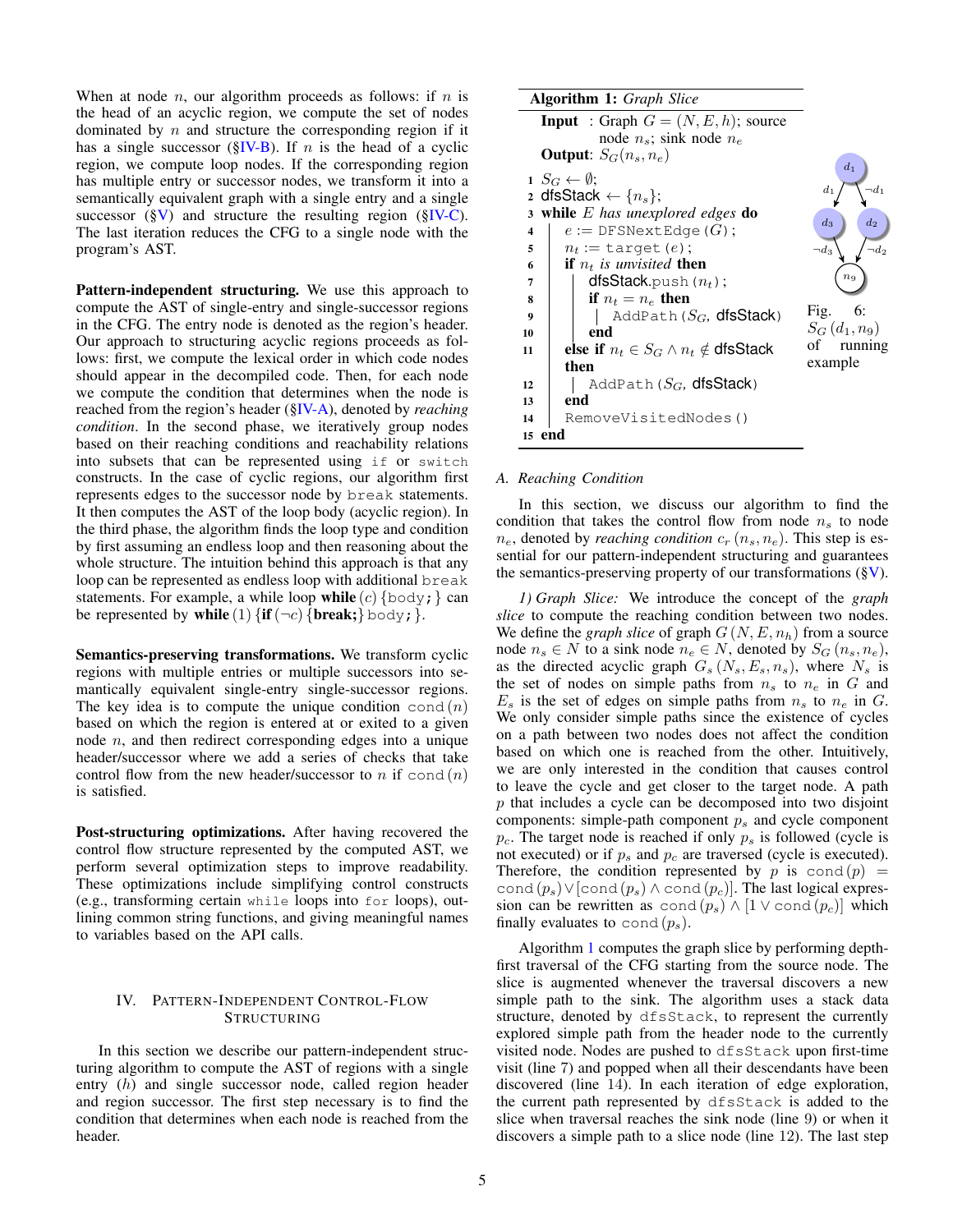is justified by the fact that any slice node  $n$  has a simple path to the sink node. The path represented by dfsStack and the currently explored edge  $e$  is simple if the target node of  $e$  is not in dfsStack.

We extend Algorithm [1](#page-4-1) to calculate the graph slice from a given node to a set of sink nodes. For this purpose, we first create a *virtual sink node*  $n_v$ , add edges from the sink set to  $n_v$ , compute  $S_G(n_s, n_v)$ , and finally remove  $n_v$  and its incoming edges. Figure [6](#page-4-2) shows the computed graph slice between nodes  $d_1$  and  $n_9$  in our running example. The slice shows that  $n_9$  is reached from  $d_1$  if and only if the condition  $(d_1 \wedge \neg d_3) \vee (\neg d_1 \wedge \neg d_2)$  is satisfied.

*2) Deriving and Simplifying Conditions:* After having computed the slice  $S_G(n_s, n_e)$ , the reaching conditions for all slice nodes can be computed by one traversal over the nodes in their topological order. This guarantees that all predecessors of a node  $n$  are handled before  $n$ . To compute the reaching condition of node  $n$ , we need the reaching conditions of its direct predecessors and the tags of incoming edges from these nodes. Specifically, we compute the reaching conditions using the formula:

$$
c_r(n_s, n) = \bigvee_{v \in \text{Preds}(n)} (c_r(n_s, v) \wedge \tau(v, n))
$$

where  $P_{\text{reds}}(n)$  returns the immediate predecessors of node n and  $\tau(v, n)$  is the tag assigned to edge  $(v, n)$ . Then, we simplify the logical expressions.

#### <span id="page-5-0"></span>*B. Structuring Acyclic Regions*

The key idea behind our algorithm is that any directed acyclic graph has at least one topological ordering defined by its reverse postordering [\[14,](#page-14-19) p. 614]. That is, we can order its nodes linearly such that for any directed edge  $(u, v)$ , u comes before  $v$  in the ordering. Our approach to structuring acyclic region proceeds as follows. First, we compute reaching conditions from the region header  $h$  to every node  $n$  in the region. Next, we construct the initial AST as sequence of code nodes in topological order associated with corresponding reaching conditions, i.e., it represents the control flow inside the region as if  $(c_r(h, n_1)) \{n_1\}$ ; ...; if  $(c_r(h, n_k)) \{n_k\}$ . Obviously, the initial AST is not optimal. For example, nodes with complementary conditions are represented as two if-then constructs if  $(c)$   $\{n_t\}$  if  $(\neg c)$   $\{n_f\}$  and not as one if-then-else construct **if** (c)  $\{n_t\}$  **else**  $\{n_f\}$ . Therefore, in the second phase, we iteratively refine the initial AST to find a concise high-level representation of control flow inside the region.

*1) Abstract Syntax Tree Refinement:* We apply three refinement steps to AST sequence nodes. First, we check if there exist subsets of nodes that can be represented using if-then-else. We denote this step by *condition-based refinement* since it reasons about the logical expressions representing nodes' reaching conditions. Second, we search for nodes that can be represented by switch constructs. Here, we also look at the checks (comparisons) represented by each logical variable. Hence, we denote it by *condition-aware refinement*. Third, we additionally use the reachability relations among nodes to represent them as cascading if-else constructs. The third step is called *reachability-based refinement*.

At a high level, our refinement steps iterate over the children of each sequence node V and choose a subset  $V_c \in V$ that satisfies a specific criterion. Then, we construct a new compound AST node  $v_c$  that represents control flow inside  $V_c$  and replaces it in a way that preserves the topological order of  $V$ . That is,  $v_c$  is placed after all nodes reaching it and before all nodes reached from it. Note that we define reachability between two AST nodes in terms of corresponding basic blocks in the CFG, i.e., let  $u, v$  be two AST nodes,  $u$ reaches  $v$  if  $u$  contains a basic block that reaches a basic block contained in v.

Condition-based Refinement. Here, we use the observation that nodes belonging to the true branch of an  $if$  construct with condition  $c$  is executed (reached) if and only if  $c$  is satisfied. That is, the reaching condition of corresponding node(s) is an AND expression of the form  $c \wedge R$ . Similarly, nodes belonging to the false branch have reaching conditions of the form  $\neg c \land R$ . This refinement step chooses a condition  $c$  and divides children nodes into three groups: true-branch candidates  $V_c$ , falsebranch candidates  $V_{\neg c}$ , and remaining nodes. If the true-branch and false-branch candidates contain more than two nodes, i.e.,  $|V_c| + |V_{\neg c}| \geq 2$ , we create a condition node  $v_c$  for c with children  $\{V_c, V_{\neg c}\}\$  whose conditions are replaced by terms R. Obviously, the second term of logical AND expressions  $(c \text{ or } c)$  $\neg c$ ) is implied by the conditional node.

The conditions that we use in this refinement are chosen as follows: we first check for pairs of *code* nodes  $(n_i, n_j)$ that satisfy  $c_r(h, n_i) = \neg c_r(h, n_i)$  and group according to  $c_r(h, n_i)$ . These conditions correspond to if-then-else constructs, and thus are given priority. When no such pairs can be found, we traverse *all* nodes in topological order (including conditional nodes) and check if nodes can be structured by the reaching condition of the currently visited node. Intuitively, this traversal mimics the nesting order by visiting the topmost nodes first. Clustering according to the corresponding conditions allows to structure inner nodes by removing common factors from logical expressions. Therefore, we iteratively repeat this step on all newly created sequence nodes to find further nodes with complementing conditions.

In our running example, when the algorithm structures the acyclic region headed at node  $b_1$  (region  $R_2$ ), it computes the initial AST as shown in Figure [7.](#page-6-1) Condition nodes are represented by white nodes with up to two outgoing edges that represent when the condition is satisfied (black arrowhead) or not (white arrowhead). Sequence nodes are depicted by blue nodes. Their children are ordered from left to right in topological order. Leaf nodes (rectangles) are the basic blocks. The algorithm performs a condition-based refinement wrt. condition  $b_1 \wedge b_2$  since nodes  $n_5$  and  $n_6$  have complementary conditions. This results in three clusters  $V_{b_1 \wedge b_2} = \{n_6\},\$  $V_{\neg (b_1 \wedge b_2)} = \{n_5\}$ , and  $V_r = \{n_4\}$  and leads to creating a condition node. At this point, no further condition-based refinement is possible. Cifuentes proposed a method to structure compound conditions by defining four patterns that describe the shape of subgraphs resulting from short circuit evaluation of compound conditions [\[11\]](#page-14-20). Obviously, this method fails if no match to these patterns is found.

Condition-aware Refinement. This step checks if the child nodes, or a subset of them, can be structured as a switch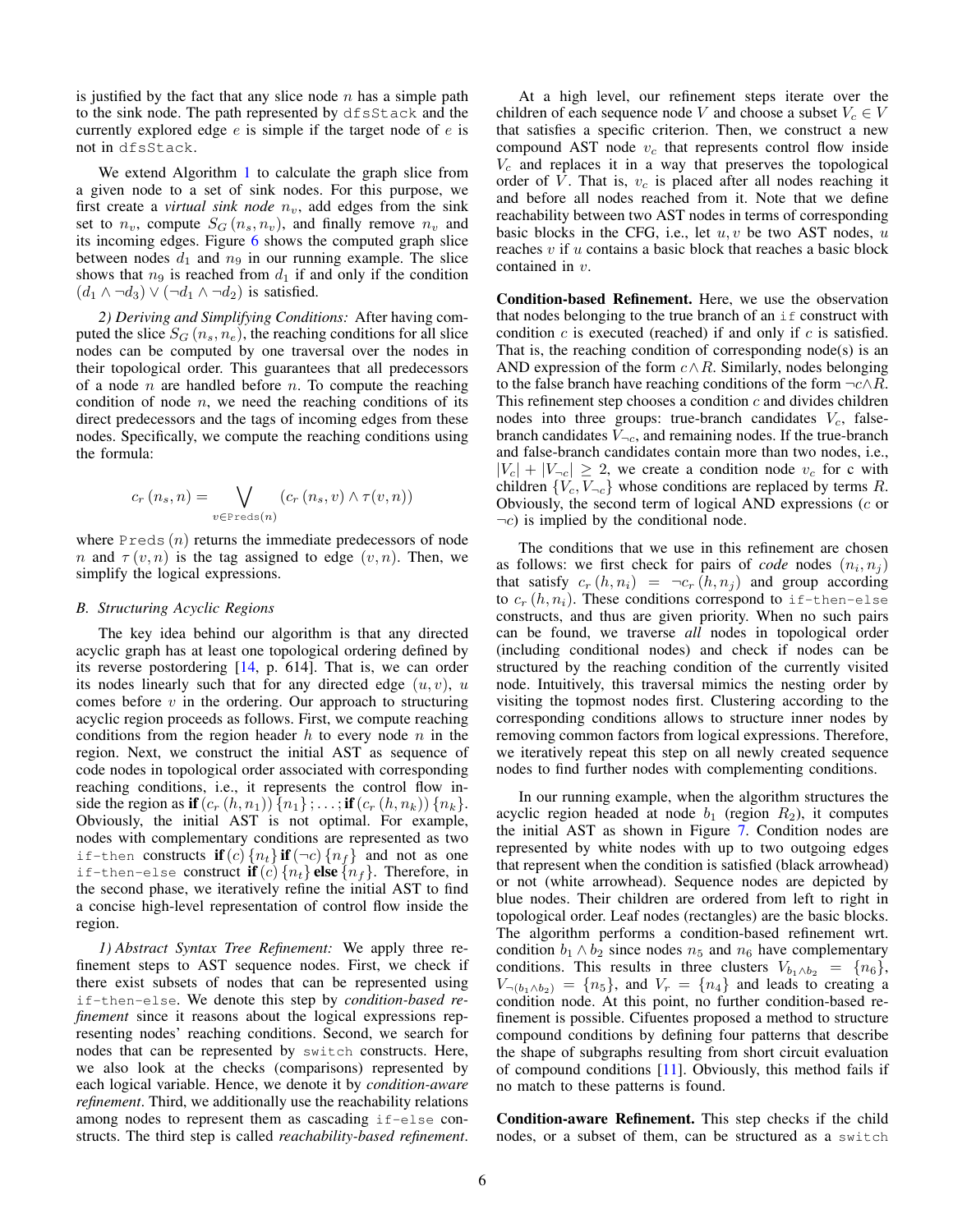<span id="page-6-1"></span>

Fig. 7: Development of the initial AST when structuring the region  $R_2$  in the running example. The initial AST (left) is refined by a condition-based refinement with respect to condition  $b_1 \wedge b_2$  (middle). Finally, a condition node is created for  $n_4$  (right).

construct. We apply this refinement when no further progress can be made by condition-based refinement and the AST has sequence nodes with more than two children. Here, we use the observation that in a switch construct with variable  $x$ , reaching conditions of case nodes are comparisons of  $x$  with scalar constants. A given case node is reached if  $x$  is equal to the case value or the preceding case node does not end with a break statement. As a result, the reaching condition is an equality check  $x = c$  where c is a scalar constant or a logical OR expression of such checks. The reaching condition for the default case node, if it exists, can additionally contain checks for x such as  $\geq$  with constants.

Our approach is to first search for a switch candidate node whose reaching condition is a comparison of a variable with a constant. We then cluster the remaining nodes in the sequence based on the type of their reaching conditions into three groups: case candidates  $V_c$ , default candidates  $V_d$ , and remaining items  $V_r$ . If at least two case nodes are found, i.e.,  $|V_c| + |V_d| \geq 3$ , we construct a switch node  $v_s$  that replaces  $V_c \cup V_d$  in the sequence. We compute the values associated with each case and determine whether the case ends with a break statement depending on the corresponding node's reaching condition. For this purpose, we traverse case candidate nodes in topological order which defines the lexical order of cases in the switch construct. When at node  $n$ , we check if the reaching condition of a subsequent case node  $v$  is a logical OR expression of the form  $c_r (h, v) = c_r (h, n) \vee R_n$ . This means that if  $n$  is reached, then  $v$  is also reached and thus n does not end with a break statement. The set of values associated to case node n is  $V_n \setminus V_p$  where  $V_n$  is the set of constants checked in the reaching condition of node n and  $V_p$  is the set of values of previous cases.

Reachability-based Refinement. This is the last refinement that we apply when no further condition-based and conditionaware refinements are possible. Intuitively, a set of nodes  $N =$  ${n_1, \ldots, n_k}$  with nontrivial reaching conditions  ${c_1, \ldots, c_k}$ , i.e.  $\forall i \in [1, k] : c_i \neq \text{true}$ , can be represented as cascading if-else constructs if the following conditions are satisfied: First, there exists no path between any two nodes in N. Second, the OR expression of their reaching conditions evaluates to true, i.e.,  $\bigvee_{1\leq i\leq k}c_i=$  true. These nodes can be represented as if  $(c_1)$  { $n_1$ } ... else if  $(c_{k-1})$  { $n_{k-1}$ } else { $n_k$ }. This eliminates the need to explicitly include condition  $c_k$  in the decompiled code as it is implied by the last else. The main idea is to group nodes that satisfy these conditions and

construct cascading condition nodes to represent them. That is, for each node  $n_i \in N$ , we construct a condition node with condition  $c_i$  whose true branch is node  $n_i$  and the false branch is the next condition node for  $c_{i+1}$  (if  $i < k - 1$ ) or  $n_k$  (if  $i = k - 1$ .

We iteratively process sequence nodes and construct clusters  $N_r$  that satisfy the above conditions. In each iteration, we initialize  $N_r$  to contain the last sequence node with a nontrivial reaching condition and traverse the remaining nodes backwards. A node u is added to  $N_r$  if  $\forall n \in N_r : u \rightarrow n$  since the topological order implies that no node in  $N_r$  has a path to *n* (this would cause this node to be before *n* in the order). We stop when the logical OR of reaching conditions evaluates to true. Since nodes in  $N_r$  are unreachable from each other, any ordering of them is a valid topological order. With the goal of producing well-readable code, we sort nodes in  $N_r$  by increasing complexity of the logical expressions representing their reaching conditions defined as the expression's number of terms. Finally, we build the corresponding cascading condition nodes.

## <span id="page-6-0"></span>*C. Structuring Cyclic Regions*

A loop is characterized by the existence of a back edge  $(n_l, n_h)$  from a latching node  $n_l$  into loop header node  $n_h$ . With the aim of structuring cyclic regions in a patternindependent way, we first compute the set of loop nodes, restructure the cyclic region into a single-entry single-successor region if necessary, compute the AST of the loop body, and finally infer the loop type and condition by reasoning about the computed AST. Our CFG traversal guarantees that we handle inner loops before outer ones and thus we can assume that when structuring a cyclic region it does not contain nested loops.

<span id="page-6-2"></span>*1) Initial Loop Nodes and Successors:* We first determine the set of *initial loop nodes* N<sub>loop</sub>, i.e., nodes located on a path from the header node to a latching node. For this purpose, we compute the graph slice  $S_G(n_h, N_l)$  where  $N_l$  is the set of latching nodes. This allows to compute loop nodes even if they are not dominated by the header node in the presence of abnormal entries. Abnormal entries are defined as ∃n ∈  $N_{loop} \setminus \{n_h\}$ : Preds  $(n) \not\subset N_{loop}$ . If the cyclic region has abnormal entries, we transform it into a single-entry region ( $\gamma$ V-A). We then identify the set of *initial exit nodes*  $N_{succ}$ , i.e., targets of outgoing edges from loop nodes not contained in  $N_{loop}$ . These sets are denoted as initial because they are refined by the next step to the final sets.

<span id="page-6-3"></span>*2) Successor Refinement and Loop Membership:* In order to compute the final sets of loop nodes and successor nodes, we perform a *successor node refinement* step. The idea is that certain initial successor nodes can be considered as loop nodes, and thus we can avoid prematurely considering them as final successor nodes and avoid unnecessary restructuring. For example, a while loop containing break statements proceeded by some code results in multiple exits from the loop that converge to the unique loop successor. This step provides a precise *loop membership* definition that avoids prematurely analyzing the loop type and identifying the successor node based on initial loop nodes which may lead to suboptimal structuring. Algorithm [2](#page-7-0) provides an overview of the successor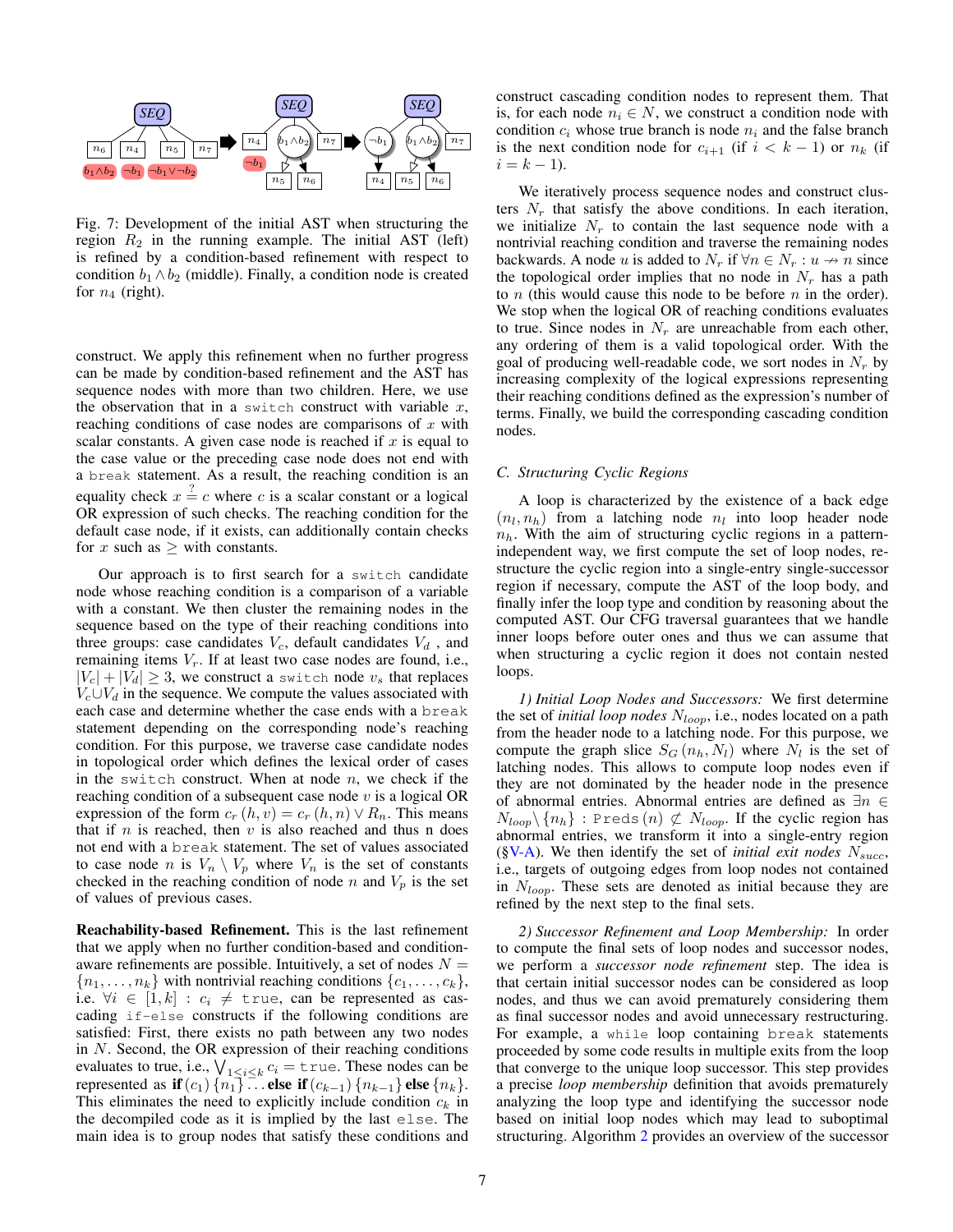refinement step. The algorithm iteratively extends the current set of loop nodes by looking for successor nodes that have all their immediate predecessors in the loop and are dominated by the header node. When a successor node is identified as loop node, its immediate successors that are not currently loop nodes are added to the set of successor nodes. The algorithm stops when the set of successor nodes contains at most one node, i.e., the final unique loop successor is identified, or when the previous iteration did not find new successor nodes. If the loop still has multiple successors after refinement, we select from them the successor of the loop node with smallest post-order as the loop final successor. The remaining successors are classified as abnormal exit nodes. We then transform the region into a single-successor region as will be described in Section [V-B.](#page-9-2) For instance, when structuring region  $R_1$  in our running example (Figure [3\)](#page-3-0), the algorithm identifies the following initial loop and successor nodes  $N_{loop} = \{c_1, n_1, c_2, n_3, c_3\}$ ,  $N_{succ} = \{n_2, n_9\}$ . Next, node  $n_2$  is added to the set of loop nodes since all its predecessors are loop nodes. This results in a unique loop node and the final sets  $N_{loop} = \{c_1, n_1, c_2, n_3, c_3, n_2\}, N_{succ} = \{n_9\}.$ 

Algorithm 2: *Loop Successor Refinement* **Input** : Initial sets of loop nodes  $N_{loop}$  and successor nodes  $N_{succ}$ ; loop header  $n_h$ **Output:** Refined  $N_{loop}$  and  $N_{succ}$ 1  $N_{new} \leftarrow N_{succ}$ ; 2 while  $|N_{succ}| > 1 \wedge N_{new} \neq \emptyset$  do  $3 \mid N_{new} \leftarrow \emptyset;$ 4 for all the  $n \in N_{succ}$  do 5 **if** preds  $(n) \subseteq N_{loop}$  then 6 | |  $N_{loop} \leftarrow N_{loop} \cup \{n\};$ 7 | |  $N_{succ} \leftarrow N_{succ} \setminus \{n\};$ 8 | |  $N_{new} \leftarrow N_{new} \cup$  $\{u : u \in [\text{success}(n) \setminus N_{loop}] \wedge \text{dom}(n_h, u)\};$  $9 \mid \cdot \cdot$  end 10 | end  $11 \mid N_{succ} \leftarrow N_{succ} \cup N_{new}$ 12 end

<span id="page-7-0"></span>Phoenix [\[33\]](#page-14-11) employs a similar approach to define loop membership. The key difference to our approach is that Phoenix assumes that the loop successor is either the immediate successor of the header or latching node. For example, in case of endless loops with multiple break statements or loops with unstructured continuation condition (e.g., region  $R_3$ ), the simple assumption that loop successor is directly reached from loop header or latching nodes fails. In these cases Phoenix generates an endless loop and represents exits using goto statements. In contrast, our successor refinement technique described above does not suffer from this problem and generates structured code without needing to use goto statements.

*3) Loop Type and Condition:* In order to identify loop type and condition, we first represent each edge to the successor node as a break statement and compute the AST of the loop body after refinement  $n_b$ . Note that the loop body is an acyclic region that we structure as explained in [§IV-B.](#page-5-0) Next, we represent the loop as endless loop with the computed

<span id="page-7-1"></span>

Fig. 9: Example of loop type inference of region  $R_1$ .

body's AST, i.e.,  $n_\ell = Loop \left[ \tau_{\text{endless}}, \tau, n_b \right]$ . Our assumption is justified since all exits from the loop are represented by break statements. Finally, we infer the loop type and continuation condition by reasoning about the structure of loop  $n_\ell$ .

Inference rules. We specify loop structuring rules as inference rules of the form:

$$
\begin{array}{cccc}\nP_1 & P_2 & \dots & P_n \\
\hline\nC & & & \n\end{array}
$$

The top of the inference rule bar contains the premises  $P_1, P_2, \ldots, P_n$ . If all premises are satisfied, then we can conclude the statement below the bar  $C$ . Figure [8](#page-8-1) presents our loop structuring rules. The first premise in our rules describes the input loop structure, i.e., loop type and body structure. The remaining premises describe additional properties of loop body. The conclusion is described as a *transformation rule* of the form  $n \sim \hat{n}$ . Inference rules provide a formal compact notation for single-step inference and implicitly specify an inference algorithm by recursively applying rules on premises until a fixed point is reached. We denote by  $\mathcal{B}_r$  a break statement, and by  $\mathcal{B}_r^c$  a condition node that represents the statement **if** (*c*) {**break**}, i.e.,  $\mathcal{B}_r^c = Cond$  [*c*, *Seq* [ $\mathcal{B}_r$ ], -]. We represent by  $n \Downarrow \mathcal{B}_r$  the fact that a break statement is attached to each exit from the control construct represented by node  $n$ . The operator  $\sum$  returns the list of statements in a given node.

In our running example, computing the initial loop structure for region  $R_1$  results in the first (leftmost) code in Figure [9.](#page-7-1) The loop body consists of an if statement with break statements only in its false branch. This matches the CONDTOSEQ rule, which transforms the loop body into a sequence of a while loop and the false branch of the if statement. The rule states that in this case the true branch of the  $if$  statement  $(n_1)$ is continuously executed as long as the condition  $c_1$  is satisfied. Then, control flows to the false branch. This is repeated until the execution reaches a break statement. The resulting loop body is a sequence that ends with a conditional break  $\mathcal{B}_r^{-c_3}$ that matches the DOWHILE rule. The second transformation results in the third (rightmost) loop structure. At this point the inference algorithm reaches a fixed point and terminates.

To give an intuition of the unstructured code produced by structural analysis when a region in the CFG does not match its predefined region schemas, we consider the region  $R_3$  in our running example. Computing the body's AST of the loop in region  $R_3$  and assuming an endless loop results in the loop represented as while (1)  $\{ \text{if} ((\neg d_1 \land \neg d_2) \lor (d_1 \land \neg d_3)) \}$  [break; }...}. The loop's body starts with a conditional break and hence is structured according to the WHILE rule into while  $((d_1 \wedge d_3) \vee (\neg d_1 \wedge d_2)) \{ \dots \}$ . We wrote a small function that produces the same CFG as the region  $R_3$  and decompiled it with DREAM and Hex-Rays. Figure [11](#page-8-2) shows that our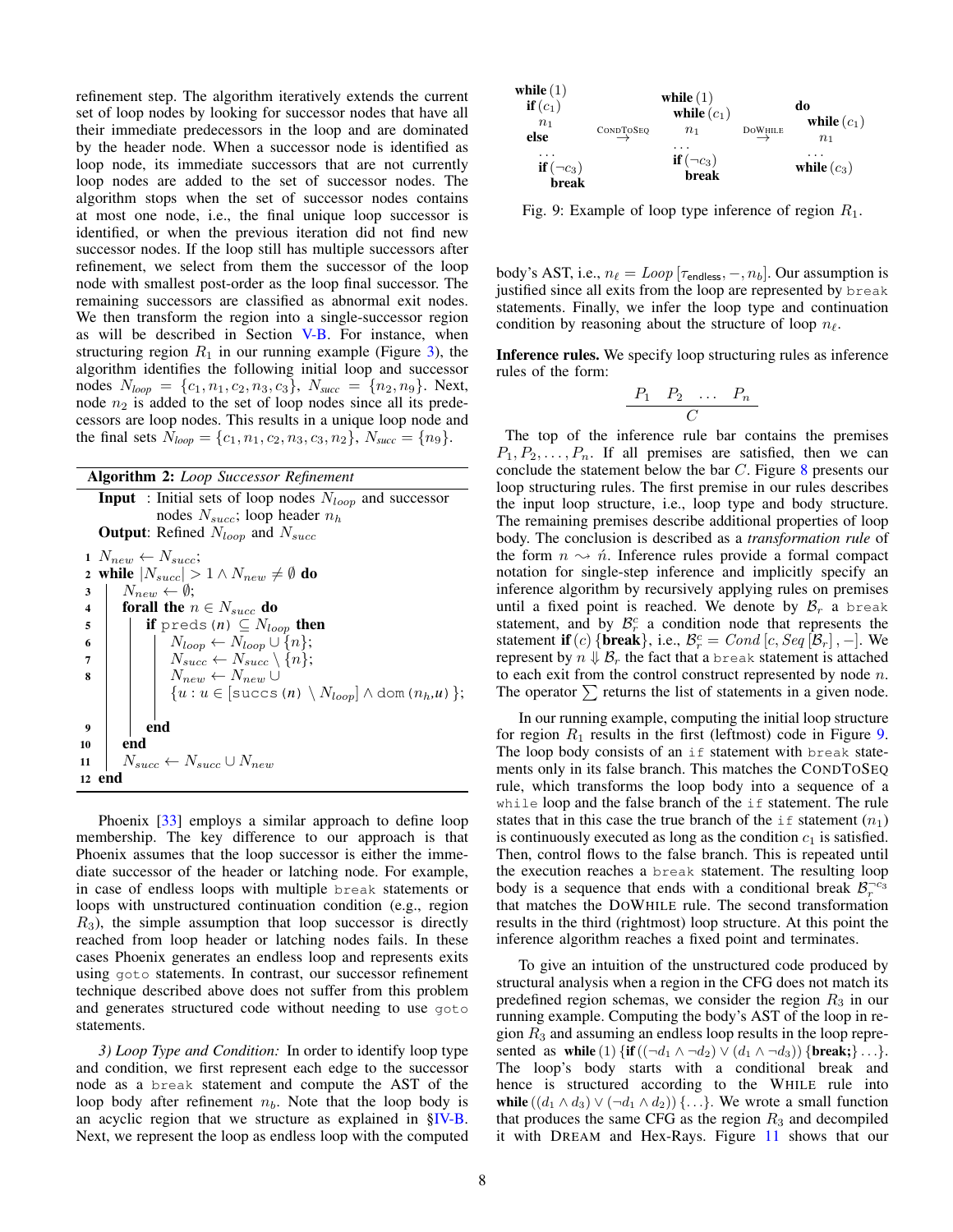<span id="page-8-1"></span>
$$
n_{\ell} = Loop\left[\tau_{\text{endless}}, -, Seq\left[n_i\right]^{i \in 1..k}\right] \quad n_1 = \mathcal{B}_r^c
$$
\n
$$
n_{\ell} \sim Loop\left[\tau_{\text{while}}, \neg c, Seq\left[n_i\right]^{i \in 2..k}\right]
$$
\nWHLE

\n
$$
n_{\ell} \sim Loop\left[\tau_{\text{notlines}}, -, Seq\left[n_i\right]^{i \in 2..k}\right]
$$
\nWHLE

\n
$$
n_{\ell} \sim Loop\left[\tau_{\text{notlines}}, -, Seg\left[n_i\right]^{i \in 1..k}\right]
$$
\n
$$
n_{\ell} \sim Loop\left[\tau_{\text{endless}}, -, Seq\left[n_i\right]^{i \in 1..k}\right]
$$
\n
$$
n_{\ell} \sim Loop\left[\tau_{\text{endless}}, -, Seg\left[Loop\left[\tau_{\text{downline}}, \neg c, Seq\left[n_i\right]^{i \in 1..k-1}\right], n_{\ell}\right]\right]
$$
\nNSTEDDOWHILE

\n
$$
n_{\ell} \sim Loop\left[\tau_{\text{endless}}, -, Seg\left[Loop\left[\tau_{\text{downline}}, \neg c, Seg\left[n_i\right]^{i \in 1..k-1}\right], n_{\ell}\right]
$$
\nNSTEDDOWHILE

\n
$$
n_{\ell} \sim Loop\left[\tau_{\text{endless}}, -, Seg\left[n_i\right]^{i \in 1..k}\right]
$$
\n
$$
n_{\ell} \sim Seq\left[n_1, \ldots, n_{k-1}, n_k'\right]
$$
\nLOOPTOSEQ

\n
$$
n_{\ell} \sim Loop\left[\tau_{\text{endless}}, -, Cond\left[c, n_t, n_f\right]\right]
$$
\n
$$
B_r \notin \sum\left[n_t\right]
$$
\nCONDTOSEQ

\n
$$
n_{\ell} \sim Loop\left[\tau_{\text{endless}}, -, Cond\left[c, n_t, n_f\right]\right]
$$
\n
$$
B_r \in \sum\left[n_t\right]
$$
\nCONDTOSEQ

\n
$$
n_{\ell} \sim Loop\left[\tau_{\text{endless}}, -, Cond\left[c, n_t, n_f\right]\right]
$$
\n
$$
B_r \in \sum\left[n_t\right]
$$

Fig. 8: Loop structuring rules. The input to the rules is a loop node  $n_\ell$ .

<span id="page-8-3"></span>

| 1             | signed int __cdecl loop(signed int al)  |
|---------------|-----------------------------------------|
| $\frac{2}{3}$ | $\overline{1}$                          |
|               | signed int $v2$ ; // [sp+1Ch] [bp-Ch]@1 |
| $\frac{4}{5}$ |                                         |
|               | $v2 = 0$ :                              |
| 6             | <b>while</b> $( a1 > 1 )$               |
| $\tau$        | if ( $v2 > 10$ )                        |
| $\,$ 8 $\,$   | goto LABEL 7;                           |
| 9             | LABEL 6:                                |
| 10            | printf("inside loop");                  |
| 11            | $++v2$ :                                |
| 12            | $--a1$ :                                |
| 13            | $\rightarrow$                           |
| 14            | if ( $v2 \le 100$ )                     |
| 15            | goto LABEL 6;                           |
| 16            | LABEL 7:                                |
| 17            | printf("loop terminated");              |
| 18            | return $v2$ ;                           |
| 19            | ł                                       |
|               |                                         |

Fig. 10: Decompiled code generated by Hex-Rays.

```
1 int loop(int a){
2 int b = 0;<br>3 while((a <
3 while((a <= 1 & b <= 100)||(a > 1 & b <= 10)){<br>4 printf("inside loop"):
4 printf("inside_loop");<br>5 ++b;
            ++b:
            --a:
rac{6}{7}8 printf("loop_terminated");<br>9 return b:
       9 return b;
10
```
Fig. 11: Decompiled code generated by DREAM.

approach correctly found the loop type and continuation condition. In comparison, Hex-Rays produced unstructured code with two goto statements as shown in Figure  $10$ ; one goto statement jumps outside the loop and the other one jumps back in the loop.

#### *D. Side Effects*

Our structuring algorithm may result in the same condition appearing multiple times in the computed AST. For example, structuring region  $R_2$  in the running example leads to the AST shown in Figure [7](#page-6-1) where condition  $b_1$  is tested twice. If the variables tested by condition  $b_1$  are modified in block  $n_4$ , the second check of  $b_1$  in the AST would not be the same as the first check. As a result, the code represented by the computed AST would not be semantically equivalent to the CFG representation.

To guarantee the semantics-preserving property of our algorithm, we first check if any condition is used multiple times in the computed AST. If this is the case, we check if any of the variables used in the test is changed on an execution path between any two uses. This includes if the variable is assigned a new value, used in a call expression, or used in reference expression (its address is read). If a possible change is detected, we insert a Boolean variable to store the initial value of the condition. All subsequent uses of the condition are replaced by the inserted Boolean variable.

## *E. Summary*

In this section, we have discussed our approach to creating an AST for single-entry and single-successor CFG regions. The above algorithm can structure every CFG except cyclic regions with multiple entries and/or multiple successors. The following section discusses how we handle these problematic regions.

#### <span id="page-8-0"></span>V. SEMANTICS-PRESERVING CONTROL-FLOW TRANSFORMATIONS

In this section, we describe our method to transform cyclic regions into semantically equivalent single-entry singlesuccessor regions. As the only type of regions that cannot be structured by our pattern-independent structuring algorithm are cyclic regions with multiple entries or multiple successors, we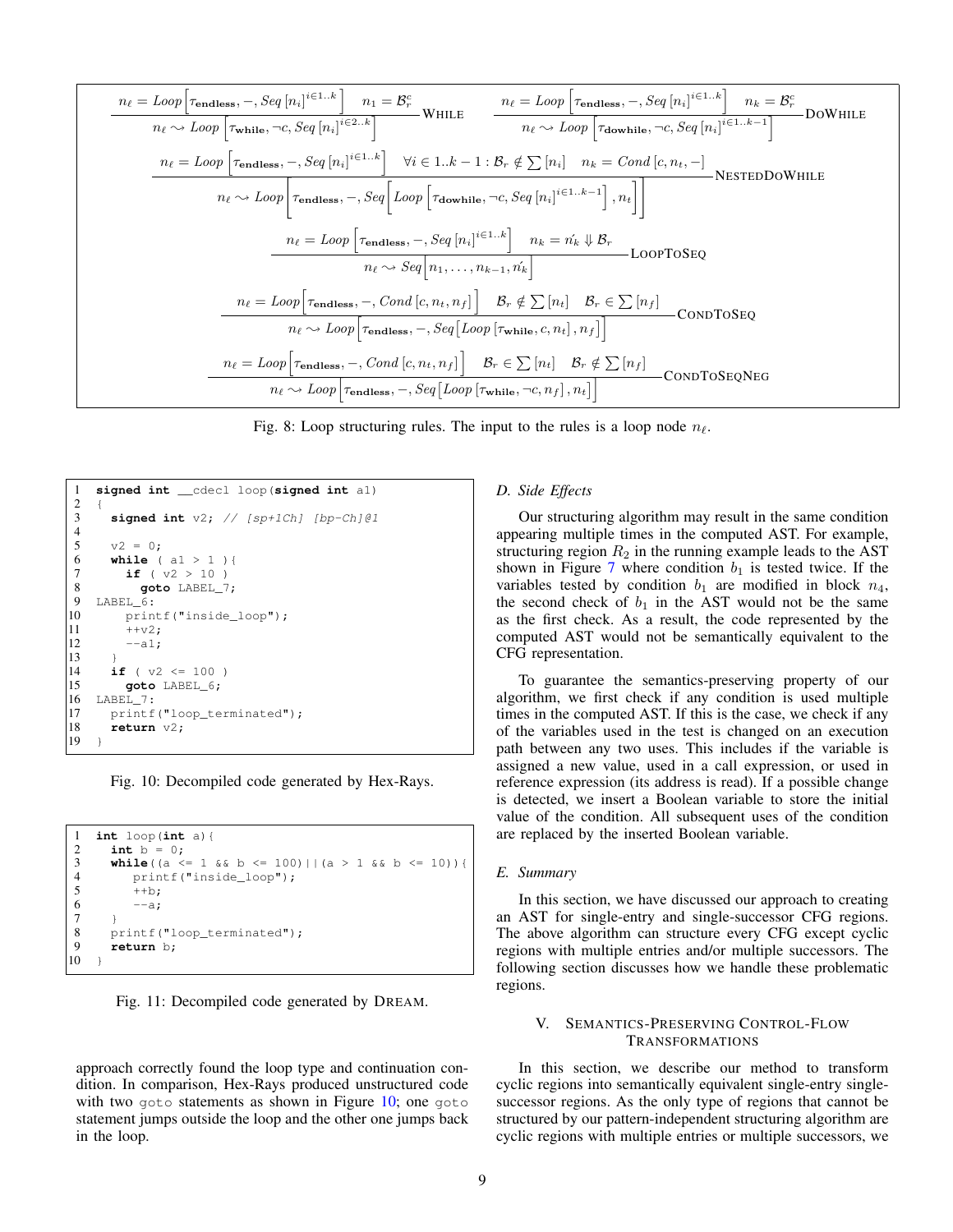<span id="page-9-3"></span>

Fig. 12: Transforming abnormal entries: multi-entry loops (left) are transformed into semantically equivalent single-entry loops (right). Tags  $c_n$  represent the logical predicates  $i = n$ .

apply the proposed transformations on those regions. Based on the previous steps we know the following information about the cyclic region: *a*) region nodes  $N_{loop}$ , *b*) normal entry  $n_h$ , and *c*) successor node  $n_s$ .

## <span id="page-9-1"></span>*A. Restructuring Abnormal Entries*

The high-level approach to structuring abnormal entries (cf. [IV-C1\)](#page-6-2) is illustrated in Figure [12.](#page-9-3) The underlying idea is to insert a *structuring* variable *(i* in Figure [12\)](#page-9-3) that takes different values based on the node at which the loop is entered. We then redirect all loop entries to a new header node  $(c_0)$  where we insert cascading condition nodes that test equality of the structuring variable to the values representing the different entries. Each condition node transfers control to the corresponding entry node if the check is satisfied and to the next check (or the last entry node) otherwise. All incoming edges to the original header  $n_0$  are directed to the new header  $c<sub>0</sub>$ . We preserve semantics by inserting assignments of zero to the structuring variable at the end of each abnormal entry so that the next loop iteration is executed normally.

For each loop node  $n \in N_{loop}$  with incoming edges from outside the loop, we first compute the set of corresponding abnormal entries  $E_n = \{(p, n) \in E : p \notin N_{loop}\}.$  Then, we create a new code node consisting of assignment of the structuring variable to a unique value and redirect edges in  $E_n$  into the newly created node. Finally, we add an edge from the new code node to the new loop header. We represent the normal entry to the loop by assigning zero to the structuring variable. In order to produce well-readable decompiled code, we strive to keep the changes caused by our transformations minimal. For this reason, the first check we make at the new loop header is whether the loop is entered normally. In this case, we transfer control to the original header. This has the advantage of preserving loop type and minimally modifying the original condition. For example, restructuring a while loop while  $(c)$  {...} with abnormal entries results in a while loop whose condition contains additional term representing the abnormal entries while  $(c \vee i \neq 0) \{ \ldots \}.$ 

<span id="page-9-4"></span>

Fig. 13: Transforming abnormal exits: loops with multiple successors (left) are transformed into semantically equivalent single-successor loops (right).

#### <span id="page-9-2"></span>*B. Restructuring Abnormal Exits*

The high-level approach to structuring abnormal exits (cf. [IV-C2\)](#page-6-3) is illustrated in Figure [13.](#page-9-4) Our approach computes for each exit the unique condition that causes the controlflow to choose that exit and redirects all exit edges to a new successor node. Here, we insert cascading condition nodes that successively check the exit conditions and transfer control to the original exit if the corresponding condition is satisfied or to the next check (or the last exit node) otherwise. We restructure abnormal exits after restructuring abnormal entries. Therefore, at this stage the loop successor is known and the loop has a unique entry node dominating all loop nodes.

We start by computing the set of edges that exit the cyclic region to a node other than the successor node  $E_{out}$  =  $\{(n, u) \in E : n \in N_{loop} \land u \notin N_{loop} \cup \{n_s\}\}.$  Then, we compute *nearest common dominator* (NCD) for the set of source nodes for edges in  $E_{out}$ , denoted  $n_{ncd}$ . In a graph  $G(N, E)$ , a node  $d \in N$  is the *nearest common dominator* of a set of nodes  $U \subseteq N$  if d dominates all nodes of U and there exists no node  $d \neq d$  that dominates all nodes of U and is strictly dominated by d. Since the loop header dominates all loop nodes (after restructuring abnormal entries), the NCD of any subset of loop nodes is also a loop node. The basic idea here is that any change in the control flow to a given exit does not happen before  $n_{ncd}$ . Thus, we need to compute the set of reaching conditions starting from  $n_{ncd}$ , i.e., we compute reaching conditions  $c_r$  ( $n_{\text{ncd}}$ ,  $u$ ) to the target nodes of edges in  $E_{out}$ .

#### *C. Summary*

At this point we transformed the CFG to an AST that contains only high-level control constructs and no goto statements. As a final step, we introduce several optimizations to improve the readability of the decompiled output.

#### VI. POST-STRUCTURING OPTIMIZATIONS

<span id="page-9-0"></span>After having computed the abstract syntax tree, we perform several optimizations to improve code readability. Specifically, we perform three optimizations: control constructs simplification, outlining certain string functions, and variable renaming.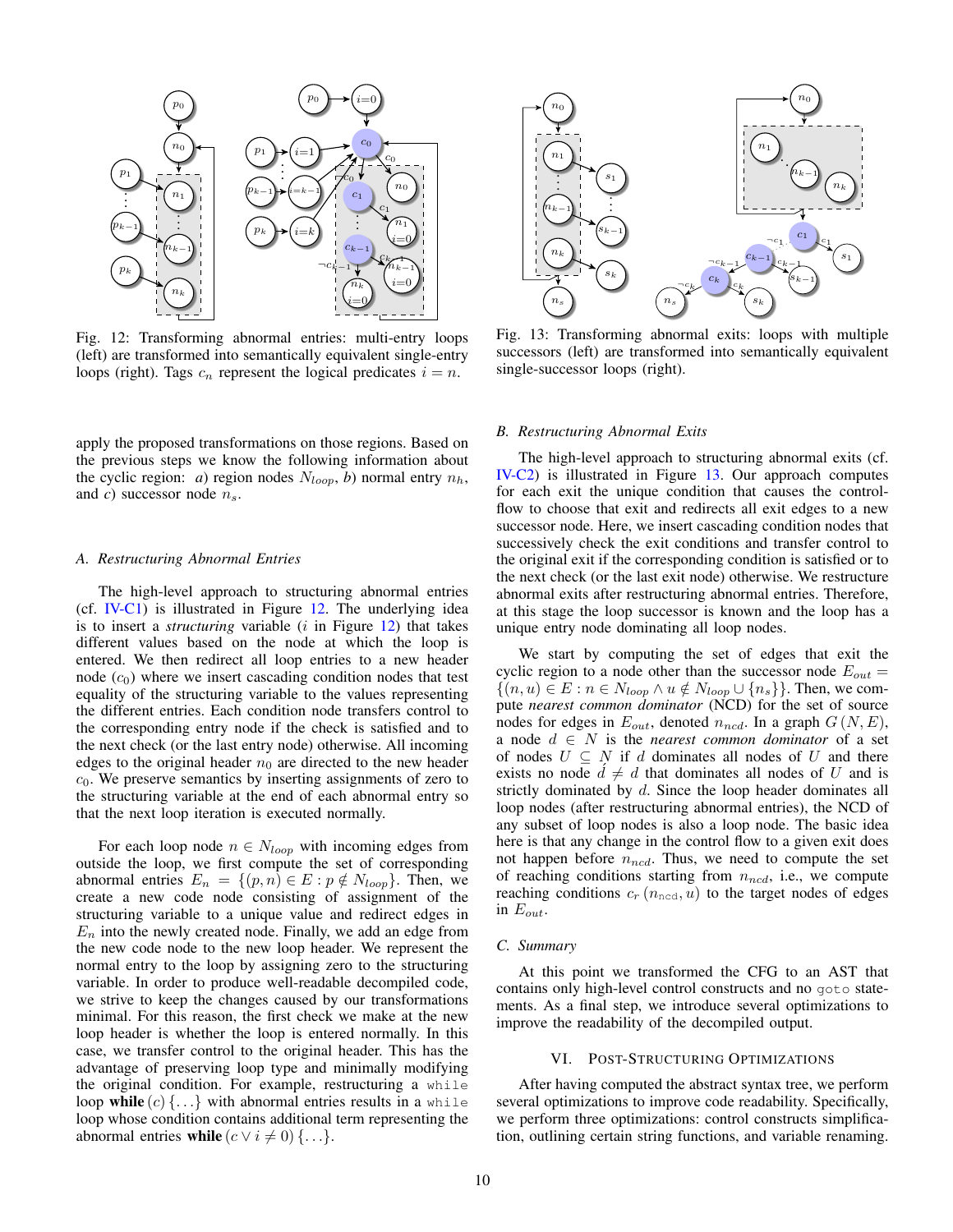We implement several transformations that find simpler forms for certain control constructs. For instance, we transform if statements that assign different values to the same variable into a ternary operator. That is, code such as if (c)  $\{x = v_t\}$  else  $\{x = v_f\}$  is transformed into the equivalent form  $x = c$ ?  $v_t : v_f$ . Also, we identify while loops that can be represented as for loops. for loop candidates are while loops that have a variable  $x$  used both in their continuation condition and the last statement in their body. We then check if a single definition of  $x$  reaches the loop entry that is only used in the loop body. We transform the loop into a for loop if the variables used in the definition are not used on the way from the definition to the loop entry. These checks allow us to identify for loops even if their initialization statements are not directly before the loop.

Several functions such as strepy, strlen, or stremp are often inlined by compilers. That is, a function call is replaced by the called function body. Having several duplicates of the same function results in larger code and is detrimental to manual analysis. DREAM recognizes and outlines several functions. That is, it replaces the corresponding code by the equivalent function call.

For the third optimization, we leverage API calls to assign meaningful names to variables. API functions have known signatures including the types and names of parameters. If a variable is used in an API call, we give it the name of corresponding parameter if that name is not already used.

#### VII. EVALUATION

In this section, we describe the results of the experiments we have performed to evaluate DREAM. We base our evaluation on the technique used to evaluate Phoenix by Schwartz *et al.* [\[33\]](#page-14-11). This evaluation used the GNU coreutils to evaluate the quality of the decompilation results. We compared our results with Phoenix [\[33\]](#page-14-11) and Hex-Rays [\[22\]](#page-14-10). We included Hex-Rays because it is the leading commercial decompiler and the *de facto* industry standard. We tested the latest version of Hex-Rays at the time of writing, which is v2.0.0.140605. We picked Phoenix because it is the most recent and advanced academic decompiler. We did not include *dcc* [\[11\]](#page-14-20), DISC [\[28\]](#page-14-21), REC [\[1\]](#page-14-22), and Boomerang [\[17\]](#page-14-23) in our evaluation. The reason is that these projects are either no longer actively maintained (e.g., Boomerang) or do not support x86 (e.g., *dcc*). However, most importantly, they are outperformed by Phoenix. The implementation of Phoenix is not publicly available yet. However, the authors kindly agreed to share both the coreutils binaries used in their experiments and the raw decompiled source code produced by Phoenix to enable us to compute our metrics and compare our results with theirs. We very much appreciate this good scientific practice. This way, we could ensure that all three decompilers are tested on the same binary code base. We also had the raw source code produced by all three decompilers as well, so we can compare them fairly. In addition to the GNU coreutils benchmark we also evaluated our approach using real-world malware samples. Specifically, we decompiled and analyzed ZeusP2P, SpyEye, Cridex. For this part of our evaluation we could only compare our approach to Hex-Rays since Phoenix is not yet released.

We evaluate our approach with respect to the following quantitative metrics.

- Correctness. Correctness measures the functional equivalence between the decompiled output and the input code. More specifically, two functions are semantically equivalent if they follow the same behavior and produce the same results when they are executed using the same set of parameters. Correctness is a crucial criterion to ensure that the decompiled output is a faithful representation of the corresponding binary code.
- Structuredness. Structuredness measures the ability of a decompiler to recover high-level control flow structure and produce structured decompiled code. Structuredness is measured by the number of generated goto statements in the output. Structured code is easier to understand [\[16\]](#page-14-14) and helps scale program analysis [\[31\]](#page-14-12). For this reason, it is desired to have as few goto statements in the decompiled code as possible. These statements indicate the failure to find a better representation of control flow.
- Compactness. For compactness we perform two measurements: first, we measure the total lines of code generated by each decompiler. This gives a global picture on the compactness of decompiled output. Second, we count for how many functions each decompiler generated the fewest lines of code compared to the others. If multiple decompilers generate the same (minimal) number of lines of code, that is counted towards the total of each of them.

# *B. Experiment Setup & Results*

To evaluate our algorithm on the mentioned metrics, we conducted two experiments.

*1) Correctness Experiment:* We evaluated the correctness of our algorithm on the GNU coreutils 8.22 suite of utilities. coreutils consist of a collection of mature programs and come with a suite of high-coverage tests. We followed a similar approach to that proposed in [\[33\]](#page-14-11) where the coreutils tests were used to measure correctness. Also, since the coreutils source code contains goto statements, this means that both parts of our algorithm are invoked; the pattern-independent structuring part and the semanticspreserving transformations part. Our goal is to evaluate the control-flow structuring component. For this, we computed the CFG for each function in the coreutils source code and provided it as input to our algorithm. Then, we replaced the original functions with the generated algorithm output, compiled the restructured coreutils source code, and finally executed the tests. We used *joern* [\[41\]](#page-14-8) to compute the CFGs. Joern is a state-of-the-art platform for analysis of C/C++ code. It generates *code property graphs*, a novel graph representation of code that combines three classic code representations; ASTs, CFGs, and Program Dependence Graphs (PDG). Code property graphs are stored in a Neo4J graph database. Moreover, a thin python interface for joern and a set of useful utility traversals are provided to ease interfacing with the graph database. We iterated over all parsed functions in the database and extracted the CFGs. We then transformed statements in the CFG nodes into DREAM's intermediate representation. The extracted graph representation was then provided to our structuring algorithm. Under the assumption of correct parsing, we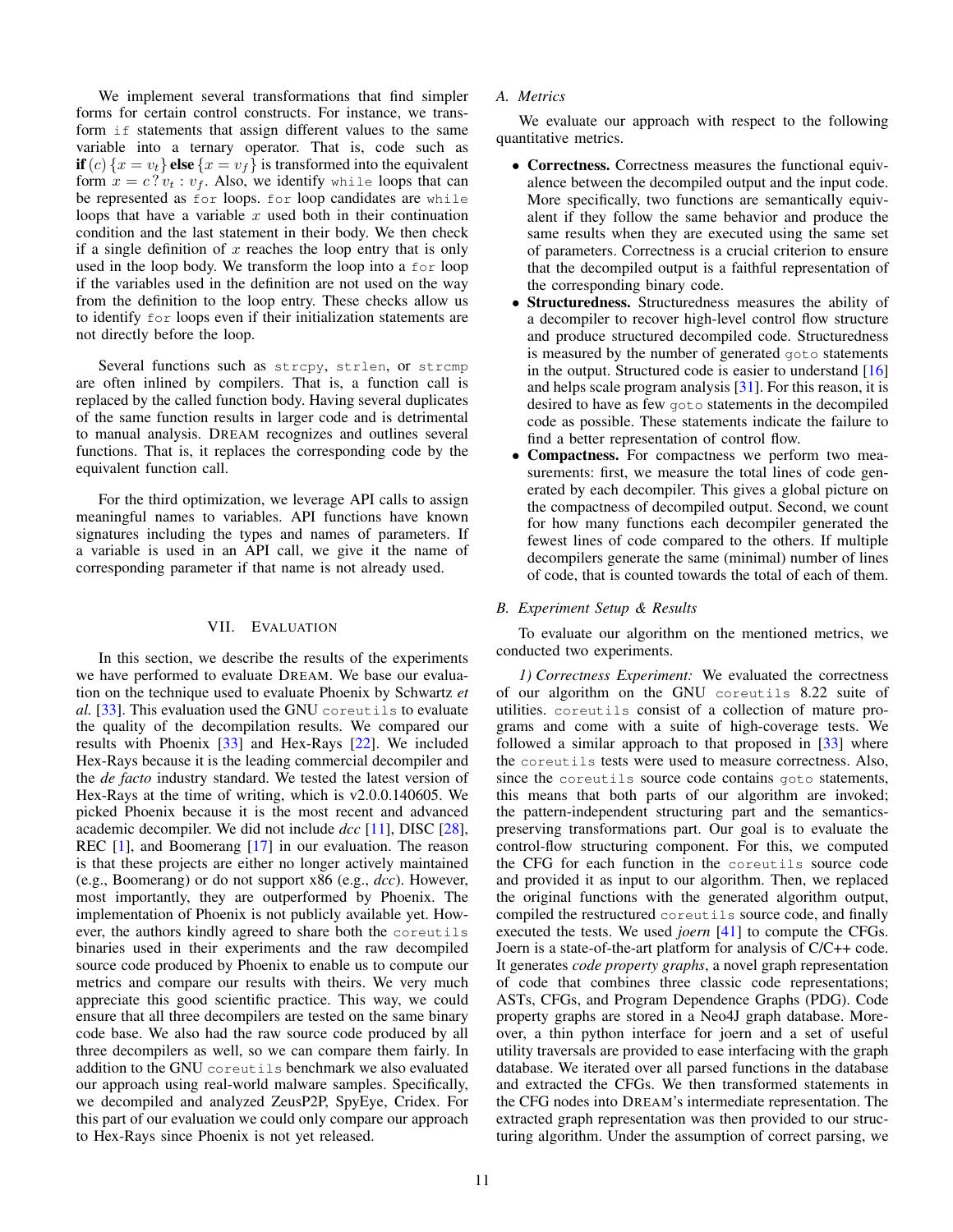<span id="page-11-0"></span>

| Considered Functions $F$                   | F     | <b>Number of gotos</b> |
|--------------------------------------------|-------|------------------------|
| Functions after preprocessor               | 1,738 | 219                    |
| Functions correctly parsed by <i>joern</i> | 1.530 | 129                    |
| Functions passed tests after structuring   | 1.530 |                        |

TABLE II: Correctness results.

can attribute the failure of any test on the restructured functions to the structuring algorithm. To make the evaluation tougher, we used the source files produced by the C-preprocessor, since depending on the operating system and installed software, some functions or parts of functions may be removed by the preprocessor before passing them to the compiler. That in turn would lead to potential structuring errors to go unnoticed if the corresponding function is removed by the preprocessor. We got the preprocessed files by passing the  $--$ save-temps to CFLAGS in the configure script. The preprocessed source code contains 219 goto statements.

*2) Correctness Results:* Table [II](#page-11-0) shows statistics about the functions included in our correctness experiments. The preprocessed coreutils source code contains 1,738 functions. We encountered parsing errors for 208 functions. We excluded these functions from our tests. The 1,530 correctly parsed functions were fed to our structuring algorithm. Next, we replaced the original functions in coreutils by the structured code produced by our algorithm. The new version of the source code passed all coreutils tests. This shows that our algorithm correctly recovered control-flow abstractions from the input CFGs. More importantly, goto statements in the original source code are transformed into semantically equivalent structured forms.

The original Phoenix evaluation shows that their controlflow structuring algorithm is correct. Thus, both tools correctly structure the input CFG.

*3) Structuredness and Compactness Experiment:* We tested and compareed DREAM to Phoenix and Hex-Rays. In this experiment we used the same GNU coreutils 8.17 binaries used in Phoenix evaluation. Structuredness is measured by the number of goto statements in code. These statements indicate that the structuring algorithm was unable to find a structured representation of the control flow. Therefore, structuredness is inversely proportional to the number of goto statements in the decompiled output. To measure compactness, we followed a straightforward approach. We used David A. Wheeler's SLOCCount utility to measure the lines of code in each decompiled function. To ensure fair comparison, the Phoenix evaluation only considered functions that were decompiled by both Phoenix and Hex-Rays. We extend this principle to only consider functions that were decompiled by all the three decompilers. If this was not done, a decompiler that failed to decompile functions would have an unfair advantage. Beyond that, we extend the evaluation performed by Schwartz *et al.* [\[33\]](#page-14-11) in several ways.

• *Duplicate functions*. In the original Phoenix evaluation all functions were considered, i.e., including duplicate functions. It is common to have duplicate functions as the result of the same library function being statically linked to several binaries, i.e., its code is copied into the binary. Depending on the duplicate functions this can skew the results. Thus, we wrote a small IDAPython script that extracts the assembly listings of all functions and then computed the SHA-512 hash for the resulting files. We found that of the 14,747 functions contained in the coreutils binaries, only 3,141 functions are unique, i.e., 78.7% of the functions are duplicates. For better comparability, we report the results both on the filtered and unfiltered function lists. However, for future comparisons we would argue that filtering duplicate functions before comparison avoids skewing the results based on the same code being included multiple times.

• Also in the original Phoenix evaluation only *recompilable functions* were considered in the goto test. In the context of coreutils, this meant that only 39% of the unique functions decompiled by Phoenix were considered in the goto experiment. We extend these tests to consider the intersection of all functions produced by the decompilers, since even non-recompilable functions are valuable and important to look at, especially for malware and security analysis. For instance, the property graph approach [\[41\]](#page-14-8) to find vulnerabilities in source code does not assume that the input source code is compilable. Also, understanding the functionality of a sample is the main goal of manual malware analysis. Hence, the quality of *all* decompiled code is highly relevant and thus included in our evaluation. For completeness, we also present the results based on the functions used in the original evaluation done by Schwartz *et al*.

*4) Structuredness & Compactness Results:* Table [III](#page-12-0) summarizes the results of our second experiment. For the sake of completeness, we report our results in two settings. First, we consider all functions without filtering duplicates as was done in the original Phoenix evaluation. We report our results for the functions considered in the original Phoenix evaluation (i.e., only recompilable functions) (T1) and for the intersection of all functions decompiled by the three decompilers (T2). In the second setting we only consider unique functions and again report the results only for the functions used in the original Phoenix study (T3) and for all functions (T4). In the table  $|F|$ denotes the number of functions considered. The following three columns report on the metrics defined above. First, the number of goto statements in the functions is presented. This is the main contribution of our paper. While both state-ofthe-art decompilers produced thousands of goto statements for the full list of functions, DREAM produced none. We believe this is a major step forward for decompilation. Next, we present total lines of code generated by each decompiler in the four settings. DREAM generated more compact code overall than Phoenix and Hex-Rays. When considering all unique functions, DREAM's decompiled output consists of 107k lines of code in comparison to 164k LoC in Phoenix output and 135k LoC produced by Hex-Rays. Finally, the percentage of functions for which a given decompiler generated the most compact function is depicted. In the most relevant test setting T4, DREAM produced the minimum lines of code for 75.2% of the functions. For 31.3% of the functions, Hex-Rays generated the most compact code. Phoenix achieved the best compactness in 0.7% of the cases. Note that the three percentages exceed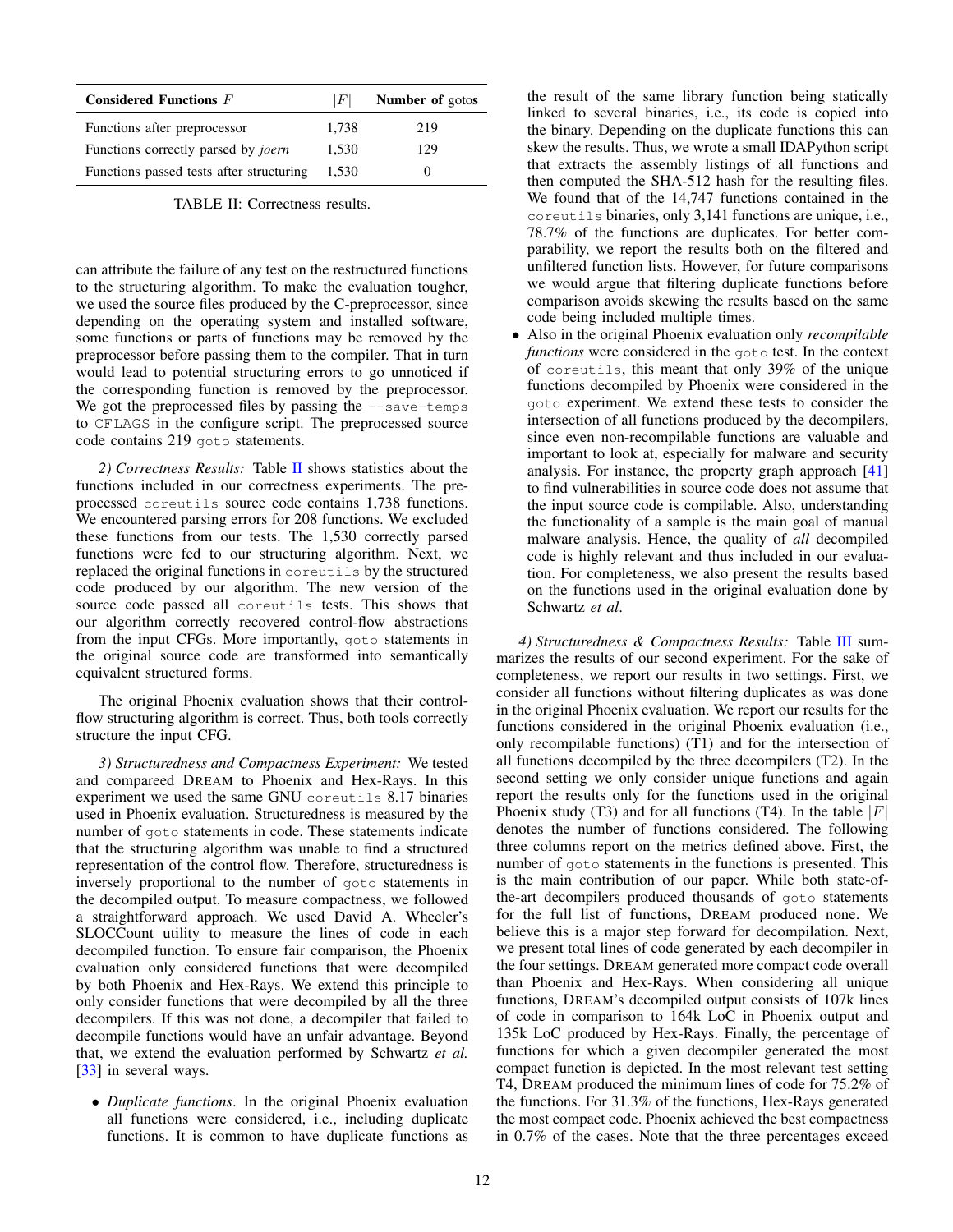<span id="page-12-0"></span>

| Considered Functions F                 | $\,F$  |                | <b>Number of goto Statements</b> |          |       | <b>Lines of Code</b> |          |       | <b>Compact Functions</b> |          |  |
|----------------------------------------|--------|----------------|----------------------------------|----------|-------|----------------------|----------|-------|--------------------------|----------|--|
|                                        |        | DREAM          | Phoenix                          | Hex-Rays | DREAM | Phoenix              | Hex-Rays | DREAM | Phoenix                  | Hex-Rays |  |
| coreutils functions with duplicates    |        |                |                                  |          |       |                      |          |       |                          |          |  |
| $T_1: F_p^r \cap F_h^r$                | 8.676  | $\mathbf{0}$   | 40                               | 47       | 93k   | 243k                 | 120k     | 81.3% | 0.3%                     | 32.1%    |  |
| $T_2: F_d \cap F_p \cap F_h$           | 10,983 | $\mathbf{0}$   | 4,505                            | 3.166    | 196k  | 422k                 | 264k     | 81%   | $0.2\%$                  | 30.4%    |  |
| coreutils functions without duplicates |        |                |                                  |          |       |                      |          |       |                          |          |  |
| $T_3: F_p^r \cap F_h^r$                | 785    | $\mathbf{0}$   | 31                               | 28       | 15k   | 30k                  | 18k      | 74.9% | 1.1%                     | 36.2%    |  |
| $T_4: F_d \cap F_p \cap F_h$           | 1,821  | $\mathbf{0}$   | 4,231                            | 2,949    | 107k  | 164k                 | 135k     | 75.2% | $0.7\%$                  | 31.3%    |  |
| Malware Samples                        |        |                |                                  |          |       |                      |          |       |                          |          |  |
| ZeusP2P                                | 1.021  | $\Omega$       | N/A                              | 1,571    | 42k   | N/A                  | 53k      | 82.9% | N/A                      | 14.5%    |  |
| SpyEye                                 | 442    | $\overline{0}$ | N/A                              | 446      | 24k   | N/A                  | 28k      | 69.9% | N/A                      | 25.7%    |  |
| Cridex                                 | 167    | $\Omega$       | N/A                              | 144      | 7k    | N/A                  | 9k       | 84.8% | N/A                      | 12.3%    |  |

TABLE III: Structuredness and compactness results. For the coreutiles benchmark, we denote by  $F_x$  the set of functions decompiled by compiler x.  $F_x^r$  is the set of recompilable functions decompiled by compiler x. d represents DREAM, p represents Phoenix, and h represents Hex-Rays.

100% due to the fact that multiple decompilers could generate the same minimal number of lines of code. In a one on one comparison between DREAM and Phoenix, DREAM scored 98.8% for the compactness of the decompiled functions. In a one on one comparison with Hex-Rays, DREAM produced more compact code for 72.7% of decompiled functions.

*5) Malware Analysis:* For our malware analysis, we picked three malware samples from three families: ZeusP2P, Cridex, and SpyEye. The results for the malware samples shown in Table [III](#page-12-0) are similarly clear. DREAM produces goto-free and compact code. As can be seen in the Zeus sample, Hex-Rays produces 1,571 goto statements. These statements make analyzing these pieces of malware very time-consuming and difficult. While further studies are needed to evaluate if compactness is always an advantage, the total elimination of goto statements from the decompiled code is a major step forward and has already been of great benefit to us in our work analyzing malware samples.

Due to space constraints, we cannot present a comparison of the decompiled malware source code in this paper. For this reason, we have created a supplemental document which can be accessed under the following URL: [https://net.cs.uni-bonn.de/fileadmin/ag/martini/Staff/](https://net.cs.uni-bonn.de/fileadmin/ag/martini/Staff/yakdan/code_snippets_ndss_2015.pdf) [yakdan/code\\_snippets\\_ndss\\_2015.pdf.](https://net.cs.uni-bonn.de/fileadmin/ag/martini/Staff/yakdan/code_snippets_ndss_2015.pdf) Here we present listings of selected malware functions so that the reader can get a personal impression on the readability improvements offered by DREAM compared to Hex-Rays.

# VIII. RELATED WORK

There has been much work done in the field of decompilation and abstraction recovery from binary code. In this section, we review related work and place DREAM in the context of existing approaches. We start by reviewing control-flow structuring algorithms. Next, we discuss work in decompilation, binary code extraction and analysis. Finally, techniques to recover type abstractions from binary code are discussed.

Control-flow structuring. There exist two main approaches used by modern decompilers to recover control-flow structure from the CFG representation, namely *interval analysis* and *structural analysis*. Originally, these techniques were developed to assist data flow analysis in optimizing compilers. Interval analysis [\[3,](#page-14-24) [13\]](#page-14-25) deconstructs the CFG into nested regions called *intervals*. The nesting structure of these regions helps to speed up data-flow analysis. Structural analysis [\[34\]](#page-14-13) is a refined form of interval analysis that is developed to enable the syntax-directed method of data-flow analysis designed for ASTs to be applicable on low-level intermediate code. These algorithms are also used in the context of decompilation to recover high-level control constructs from the CFG.

Prior work on control-flow structuring proposed several enhancement to vanilla structural analysis. The goal is to recover more control structure and minimize the number of goto statements in the decompiled code. Engel *et. al.* [\[18\]](#page-14-26) extended structural analysis to handle C-specific control statements. They proposed a Single Entry Single Successor (SESS) analysis as an extension to structural analysis to handle the case of statements that exist before break and continue statements in the loop body.

These approaches share a common property; they rely on a predefined set of region patterns to structure the CFG. For this reason, they cannot structure arbitrary graphs without using goto statements. Our approach is fundamentally different in that it does not rely on any patterns.

Another related line of research lies in the area of elimi-nating goto statements at the source code level such as [\[19\]](#page-14-27) and [\[39\]](#page-14-28). These approaches define transformations at the AST level to replace goto statements by equivalent constructs. In some cases, several transformations are necessary to remove a single goto statement. These approaches increase the code size and miss opportunities to find more concise forms to represent the control-flow. Moreover, they may insert unnecessary Boolean variables. For example, these approaches cannot find the concise form found by DREAM for region  $R_3$  in our running example. These algorithms do not solve the controlflow structuring problem as defined in Section [II-B.](#page-2-2)

Decompilers. Cifuentes laid the foundations for modern decompilers. In her PhD thesis [\[11\]](#page-14-20), she presented several techniques to decompile binary code into a high-level language.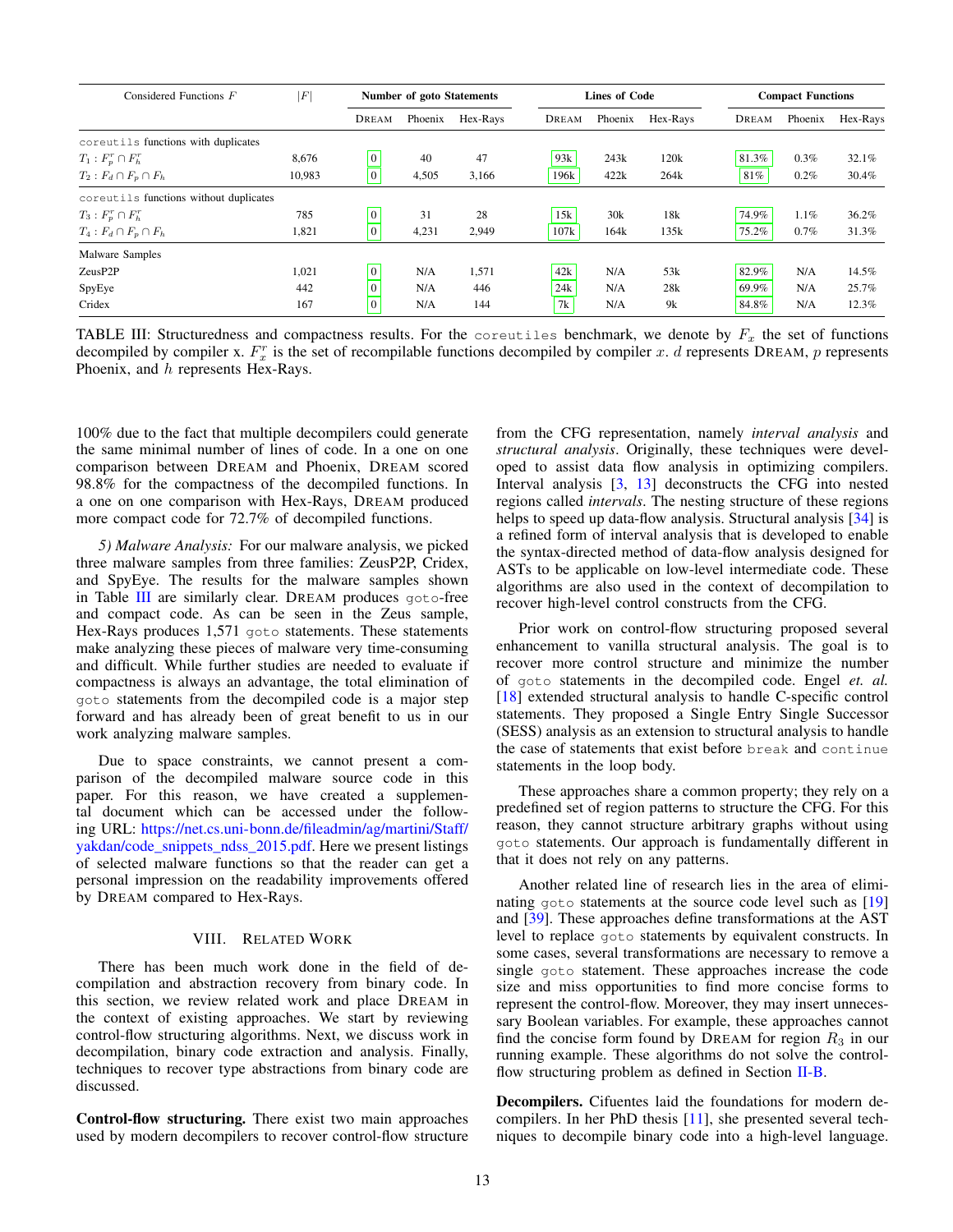These techniques were implemented in *dcc*, a decompiler for Intel 80286/DOS to C. The structuring algorithm in *dcc* [\[12\]](#page-14-29) is based on interval analysis. She also presented four region patterns to structure regions resulted from the short-circuit evaluation of compound conditional expressions, e.g.,  $x \vee y$ .

Van Emmerik proposed to use the Static Single Assignment (SSA) form for decompilation in his PhD thesis [\[17\]](#page-14-23). His work demonstrates the advantages of the SSA form for several data flow components of decompilers, such as expression propagation, identifying function signatures, and eliminating dead code. His approach is implemented in Boomerang, an open-source decompiler. Boomerang's structuring algorithm is based on *parenthesis theory* [\[35\]](#page-14-30). Although faster than interval analysis, it recovers less structure.

Chang *et. el.* [\[9\]](#page-14-31) demonstrated the possibility of applying source-level tools to assembly code using decompilation. For this goal, they proposed a modular decompilation architecture. Their architecture consists of a series of decompilers connected by intermediate languages. For their applications, no controlflow structuring is performed.

Hex-Rays is the *de facto* industry standard decompiler. It is built as plugin for the Interactive Disassembler Pro (IDA). Hex-Rays is closed source, and thus little is known about its inner workings. It uses structural analysis [\[22\]](#page-14-10). As noted by Schwartz *et el.* in [\[33\]](#page-14-11), Hex-Rays seems to use an improved version of vanilla structural analyses.

Yakdan *et al.* [\[40\]](#page-14-32) developed REcompile, a decompiler that employs interval analysis to recover control structure. The authors also proposed node splitting to reduce the number of goto statements. Here, nodes are split into several copies. While this reduces the amount of goto statements, it increases the size of decompiled output.

Phoenix is the state-of-the-art academic decompiler [\[33\]](#page-14-11). It is built on top of the CMU Binary Analysis Platform (BAP) [\[8\]](#page-14-33). BAP lifts sequential x86 assembly instructions into an intermediate language called BIL. It also uses TIE [\[29\]](#page-14-18) to recover types from binary code. Phoenix enhances structural analysis by employing two techniques: first, *iterative refinement* chooses an edge and represents it using a goto statement when the algorithm cannot make further progress. This allows the algorithm to find more structure. Second, *semantics-preserving* ensures correct control structure recovery. The authors proposed correctness as an important metric to measure the performance of a decompiler.

The key property that all structuring algorithms presented above share is the reliance on pattern matching, i.e, they use a predefined set of region schemas that are matched against regions in the CFG. This is a key issue that prevents these algorithms from structuring arbitrary CFGs. This leads to unstructured decompiled output with goto statements. Our algorithm does not rely on such patterns and is therefore able to produce well-structured code without a single goto statement.

Binary code extraction. Correctly extracting binary code is essential for correct decompilation. Research in this field is indispensable for decompilation. Kruegel *et al.* presented a method [\[27\]](#page-14-16) to disassemble x86 obfuscated code. Jakstab [\[26\]](#page-14-34) is a static analysis framework for binaries that follows the paradigm of *iterative disassembly.* That is, it interleaves multiple disassembly rounds with data-flow analysis to achieve accurate and complete CFG extraction. Zeng *et el.* presented *trace-oriented programming* (TOP) [\[43\]](#page-14-17) to reconstruct program source code from execution traces. The executed instructions are translated into a high-level program representation using C with templates and inlined assembly. TOP relies on dynamic analysis and is therefore able to cope with obfuscated binaries. With the goal of achieving high coverage, an *offline combination* component combines multiple runs of the binary. BitBlaze [\[37\]](#page-14-35) is a binary analysis platform. The CMU Binary Analysis Platform (BAP) [\[8\]](#page-14-33) is successor to the binary analysis techniques developed for Vine in the BitBlaze project.

Type recovery. Reconstructing type abstractions from binary code is important for decompilation to produce correct and high-quality code. This includes both elementary and complex types. Several prominent approaches have been developed in this field including Howard [\[36\]](#page-14-36), REWARDS [\[30\]](#page-14-37), TIE [\[29\]](#page-14-18), and [\[23\]](#page-14-38). Other work [\[15,](#page-14-39) [20,](#page-14-40) [21,](#page-14-41) [25\]](#page-14-42) focused on C++ specific issues, such as recovering C++ objects, reconstructing class hierarchy, and resolving indirect calls resulting from virtual inheritance. Since our work focuses on the control flow structuring we do not make a contribution to type recovery but we based our type recovery on TIE [\[29\]](#page-14-18).

#### IX. CONCLUSION

In this paper we presented the first control-flow structuring algorithm that is capable of recovering all control structure and thus does not generate any goto statements. Our novel algorithm combines two techniques: pattern-independent structuring and semantics-preserving transformations. The key property of our approach is that it does not rely on any patterns (region schemas). We implemented these techniques in our DREAM decompiler and evaluated the correctness of our control-flow structuring algorithm. We also evaluated our approach against the *de facto* industry standard decompiler, Hex-Rays, and the state-of-the-art academic decompiler, Phoenix. Our evaluation shows that DREAM outperforms both decompilers; it produced more compact code and recovered the control structure of all the functions in the test without any goto statements. We also decompiled and analyzed a number of real-world malware samples and compared the results to Hex-Rays. Again, DREAM performed very well, producing goto-free and compact code compared to Hex-Rays, which had one goto for every 32 lines of code. This represents a significant step forward for decompilation and malware analysis. In future work, we will further examine the quality of the code produced by DREAM specifically concerning the compactness. Our experience based on the malware samples we analyzed during the course of this paper suggests that more compact code is better for human understanding. However, it is conceivable that in some cases less compact code is easier to understand. This will require further research and potential optimization of the post-processing step.

#### ACKNOWLEDGEMENTS

We are grateful to Fabian Yamaguchi, the author of joern, who was very helpful and created several patches to improve the parsing of the coreutils. We sincerely thank Edward J. Schwartz for sharing the Phoenix experiments results. We